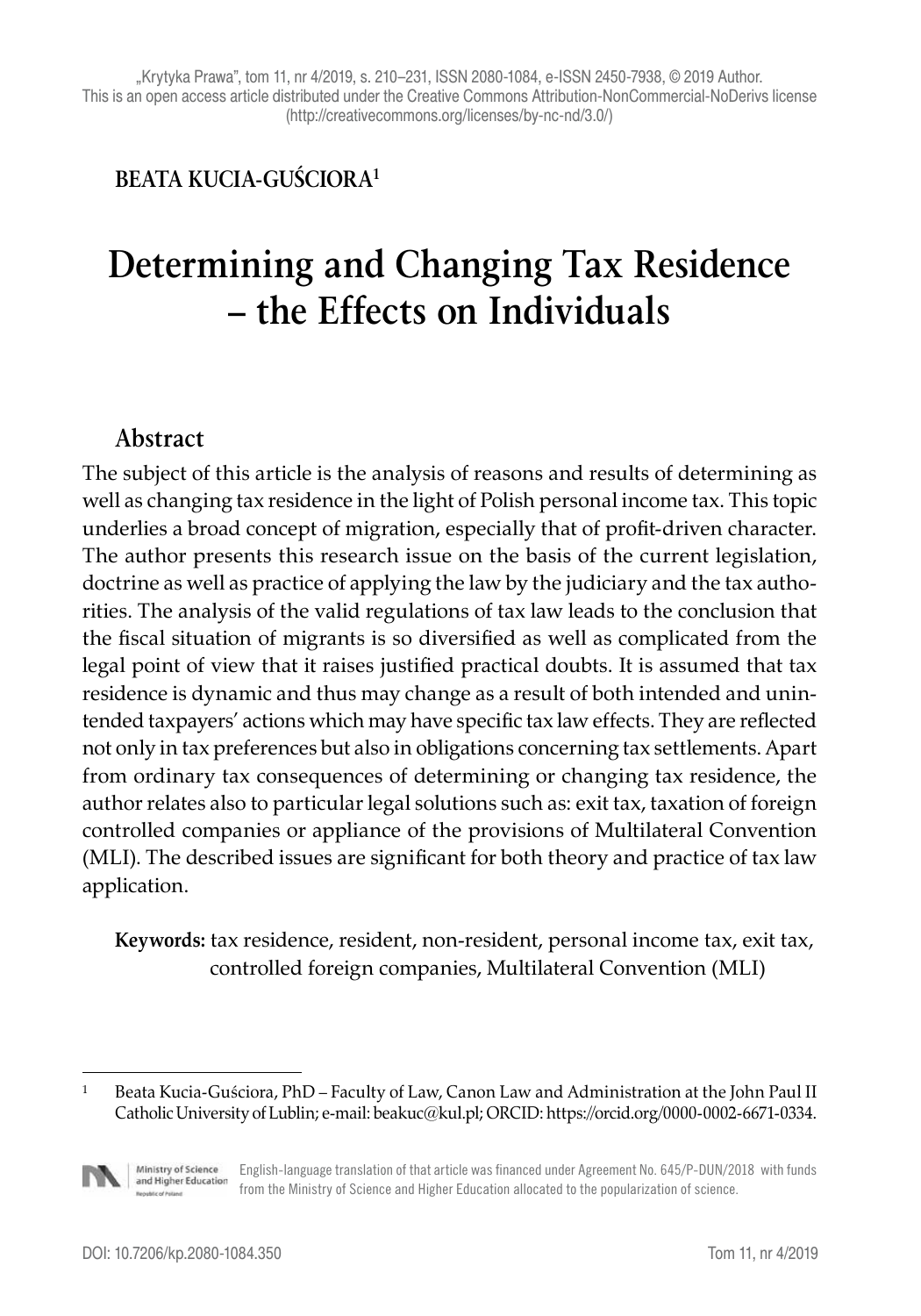# **Introductory Remarks**

The issue of migration may be considered from many points of view and constitutes a very interesting and rich research area for many sciences.2 Undoubtedly, it is also an object of the interest of law, including tax law. Taxpayers' fiscal situation depends on their place of residence, place of stay or their activity which brings economic results. Moreover, tax aspects may be significant for the direction and scale of migration movements. As a result, determining one's tax residence (tax domicile) is necessary as it is crucial for the pragmatics of applying regulations which concern earning foreign income. An analysis of the current provisions of tax law allows one to claim that the fiscal situation of migrating individuals, that is, the ones who change their tax residence, is diversified and so complicated in legal terms that it raises justified practical doubts. One may also notice that the issue of determining and changing tax residence become a reference point for many tax constructions, and for this reason, they deserve substantive considerations.

### **Premises of Determining Tax Residence**

In tax law, the basis is an assumption that the more permanent (intensive) the factual relations of a natural person with a specified state are, the broader the scope of the tax obligation in relation to the income or property of that person is.<sup>3</sup> The broadest scope of that obligation – not limited only to one's sources of income in one's country, but also covering worldwide income – is associated with considering that person a resident. A narrower, limited tax obligation, related to non-residents,

<sup>2</sup> See i.a.: T. Homoncik, K. Pujer, I. Wolańska, *Ekonomiczno-społeczne aspekty migracji. Wybrane problemy*, Wrocław 2017, passim; M. Matkowska, *Współczesne problemy migracji w Polsce*, "Studia i Prace Wydziału Nauk Ekonomicznych i Zarządzania" 2011, 115(24), pp. 89–102; R. Skeldon, *International migration as a tool in development policy: a passing phase?*, "Population and Development Review" 2008, 1, pp. 1–18, https://onlinelibrary.wiley.com/doi/epdf/10.1111/j.1728-4457.2008.00203.x (access: 3.09.2019).

<sup>3</sup> B.J. Arnold, *Aperçu général des aspects liés à l'application des conventions concernant la double imposition*, [in:] A. Trepelkov, H. Tonino, D. Halka (eds.), *Manuel de l'ONU relatif à certains aspects de l'administration des conventions concernant la double imposition établi à l'intention des pays en développement*, New York 2015, p. 33; M.A. Kane, *A Defense of Source Rules in International Taxation*, "Yale Journal on Regulation" 2015, 32(2), p. 311 ff.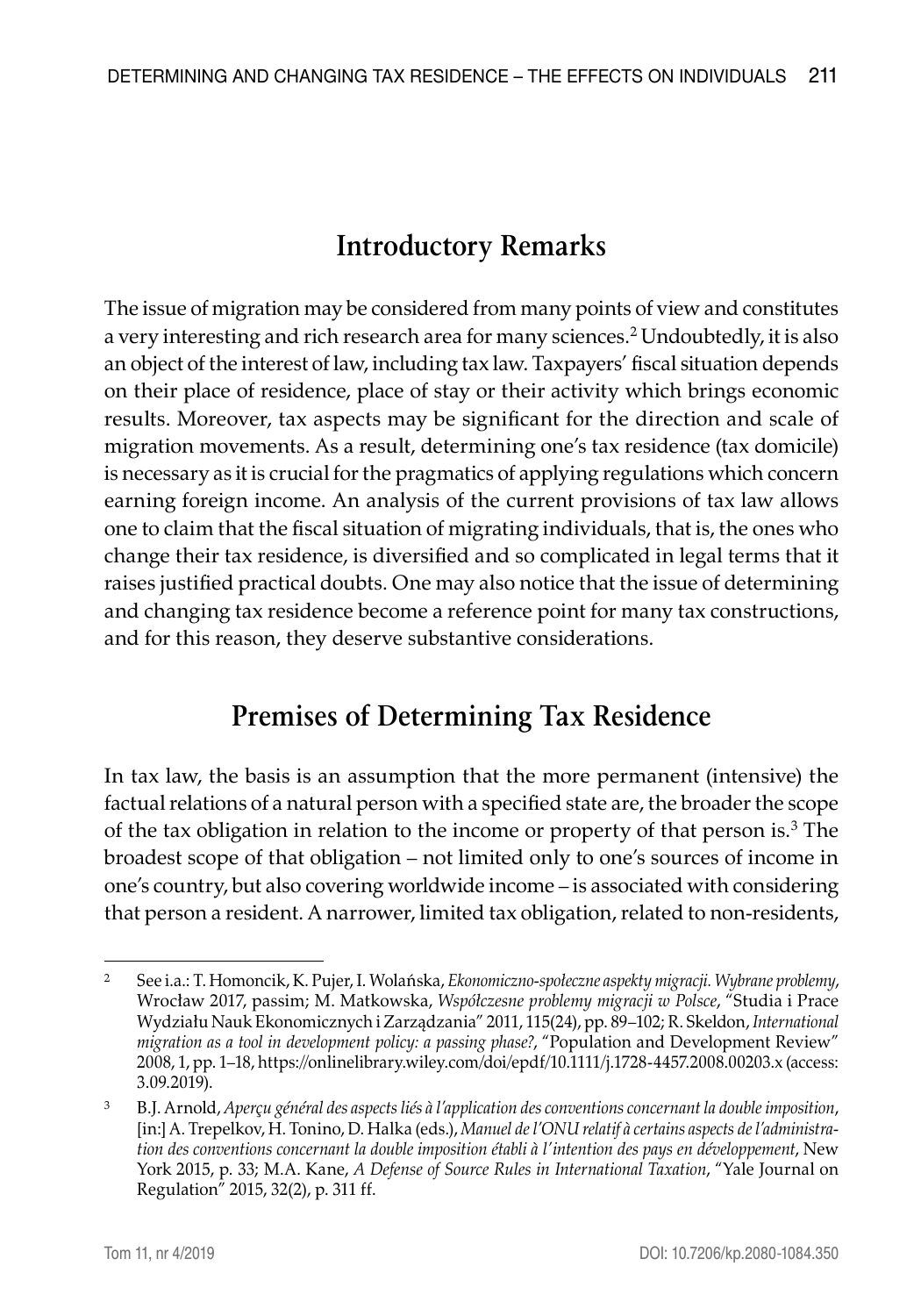only covers sources of income located in one's country. Such a perspective is adopted in all modern tax systems, though the principles of considering one a resident or non-resident may be determined in various ways on the basis of both the premise of the place of residence or stay or other premises of similar nature. It should be emphasised, however, that the question of citizenship or lack thereof or double citizenship is not decisive in tax law. On the one hand, in the light of Polish provisions, a person who is a foreigner may be considered a resident whose entire (worldwide) income is subject to taxation. On the other hand, no possibility of determining one's residence on the territory of the Republic of Poland even if that person has Polish citizenship, while earning income, results in subjecting that person to the limited tax obligation. The key premise for determining the scope of the tax obligation is thus determining one's tax residence in the light of the provisions of a given state. Moreover, it is worth noting that it is impossible to isolate the term of a legal "EU resident" in income taxes, though it is the criterion of the place of residence in a EU state other than Poland may be significant for gaining certain tax privileges also in the light of the Polish law.

Determining the tax residence which is based on the criterion of the place of residence has a priority meaning for specifying the scope of taxation with the Polish income tax. In the light of the Polish provisions, it is assumed that a natural person who: has the centre of their personal or business interests (centre of their life interests) on the territory of the Republic of Poland or stays on the territory of the Republic of Poland longer than 183 days in a tax year is a person who has their place of residence in Poland.<sup>4</sup> Therefore, deciding whether and when a migrating person may be considered a resident requires an individual analysis of the premises above. An interpretation of those is seemingly not complicated, however, if one reaches for the extensive work of the judiciary, the stance of the tax authorities, and the doctrine of international tax law, it turns out that in practice, one should take into account a range of facts in order to make a correct interpretation of that provision.5

<sup>4</sup> Article 3 section 1a of the Personal Income Tax Act of 26 July 1991 (*ustawa z dnia 26 lipca 1991 r. o podatku dochodowym od osób fizycznych*), consolidated text: Journal of Laws of 2019, item 1387 as amended, hereinafter referred to as the PITA.

<sup>5</sup> Judgement of the VAC in Olsztyn of 20 September 2018, ref. No. I SA/Ol 391/18; judgement of the VAC in Bydgoszcz of 16 January 2018, ref. No. I SA/Bd 983/17; judgement of the VAC in Cracow of 13 July 2016, ref. No. I SA/Kr 1763/15; judgement of the VAC in Warsaw of 20 April 2016, ref. No. III SA/Wa 1562/15; judgement of the SAC of 16 April 2013, ref. No. II FSK 1658/11, CBOSA. See: judgement of the Court of 18 June 2015, in Case C-9/14 Staatssecretaris van Financiën v. o D. G. Kieback, SIP LEX 1740353.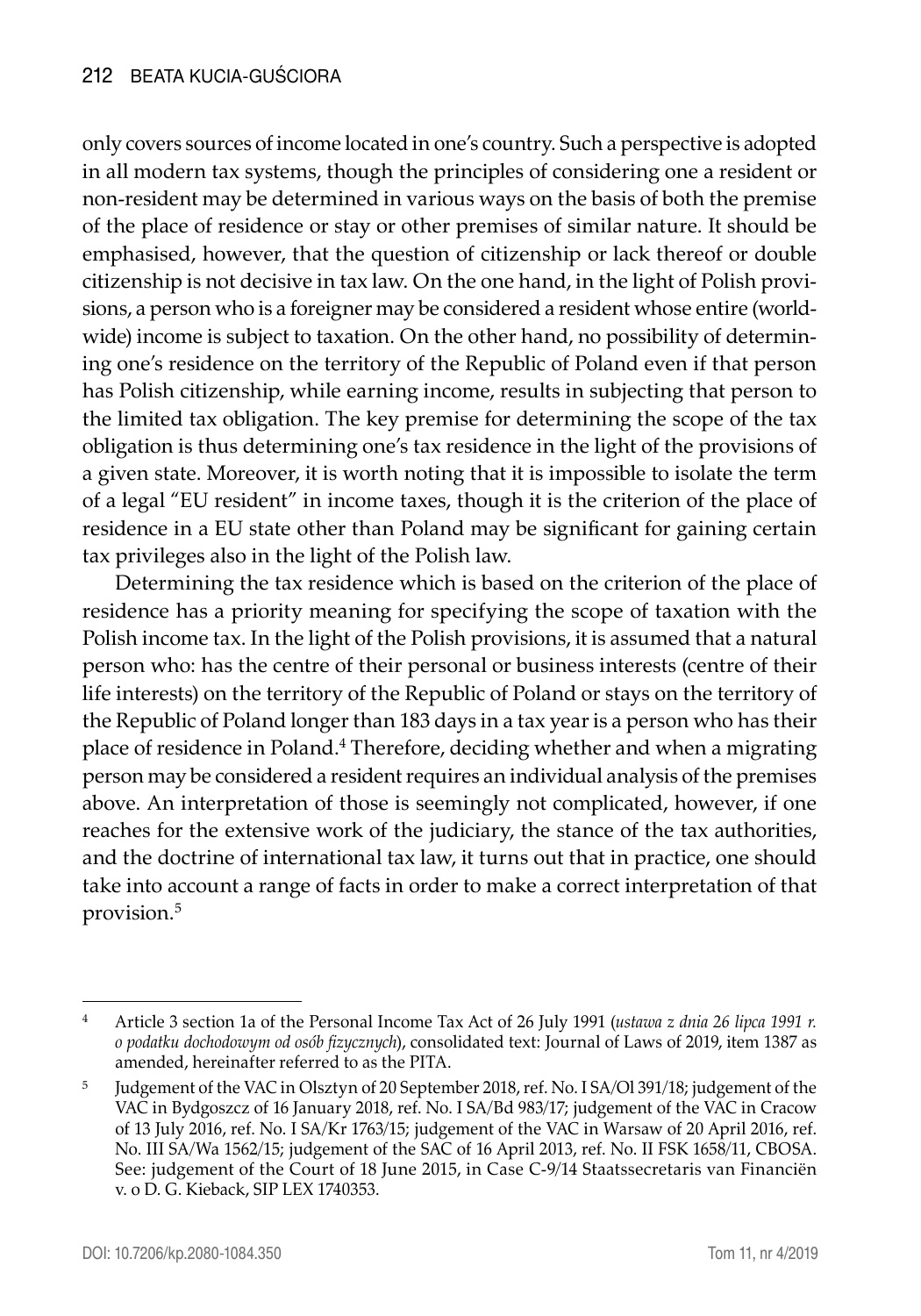The first criterion in which the targeted directive requires considering a taxpayer's situation in the context of their personal or business interests draws particular attention. In the practice of applying law, the analysis of closer personal or economic relations with a given state demands taking the entirety of that person's relationships into account: family and social relationships, employment, political and cultural activity, the place of that person's business activity or the place of disposing one's property, having a bank account, so it requires both the assessment of one's personal relations and the estimation of economic factors.<sup>6</sup> One should agree with the stance of the judiciary that subjective circumstances in which the taxpayer functions should allow an average observer to conclude that a specified locality is the main centre of a given natural person's activity.7 The second premise which is based on the criterion of a taxpayer's stay on the territory of the Republic of Poland in a given year raises significantly fewer doubts. However, here is where there are divergences as to the methodology of calculating that period, too.<sup>8</sup>

It should be emphasised, especially in the context of migration movements, that the resident status is dynamic in nature, and in practice, it may be subject to changes. This way – as a rule – it may be reanalysed every year.<sup>9</sup> It is also worth mentioning that trips of commercial nature do not have to, but can lead to changing of one's tax residence, especially if they involve moving into another country of the centre of life interests.<sup>10</sup>

In the light of tax law, changing tax residence may lead to double tax residence. Such a situation is possible when the residence is determined on the basis of the Polish provisions and the provisions of the other state in which a taxpayer declares their activity which concerns earning income. In consequence, applying the legal

<sup>&</sup>lt;sup>6</sup> The practice of the tax authorities and case law presents a very extensive catalogue of facts which may be considered during determining the existence of "the centre of life interests", see i.a.: the judgement of the VAC in Łódź of 5 October 2017, ref. No. I SA/Łd 493/17; judgement of the SAC in Warsaw of 16 April 2013, ref. No. II FSK 1658/11; judgement of the VAC in Rzeszów of 24 November 2016, ref. No. I SA/Rz 798/16, CBOSA; individual interpretation of 16 August 2016, ref. No. IBPB-2-2/4511-587/16-1/JG; individual interpretation of 3 July 2015, ref. No. IPTPB1/4511-270/15-4/ ASZ; individual interpretation of 16 January 2015, ref. No. IBPBII/1/415-806/14/MCZ; individual interpretation of 6 June 2014, ref. No. IPPB2/415-212/14-2/MG; individual interpretation of 11 September 2013, ref. No. IPPB1/415-631/13-4/EC, http://sip.mf.gov.pl/ (access: 27.09.2019).

<sup>7</sup> Order of the SAC of 16 March 2018, ref. No. I OW 326/17; judgement of the SAC of 11 October 2017, ref. No. II OSK 2082/17, CBOSA.

<sup>8</sup> See: W. Morawski, *Opodatkowanie dochodów pracy najemnej w świetle umów o unikaniu podwójnego opodatkowania*, "Przegląd Podatkowy" 2006, 9, p. 12, see: judgement of the VAC in Gorzów Wielkopolski of 19 December 2006 r., ref. No. I SA/Go 74/06, CBOSA.

<sup>9</sup> Individual interpretation of 23 January 2018, ref. No. 0114-KDIP3-3.4011.552.2017.1.JM, http://sip. mf.gov.pl (access: 27.09.2019).

<sup>&</sup>lt;sup>10</sup> Judgement of the VAC in Warsaw of 8 June 2016, ref. No. III SA/Wa 1671/15, CBOSA.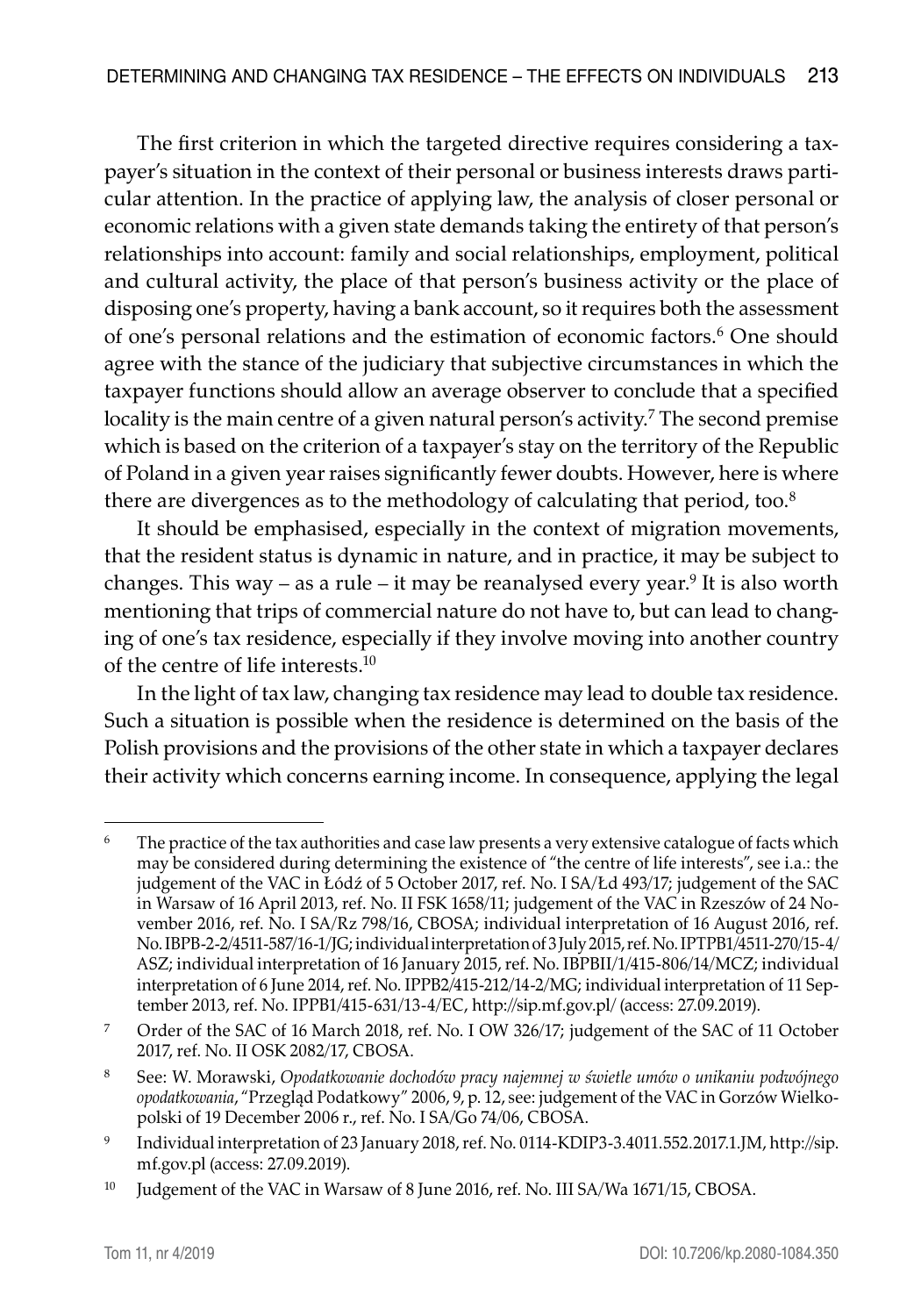regulations of both states simultaneously may lead to a so-called conflict of residence in international tax relations, and this state, in turn, leads to international double taxation. According to double taxation conventions which Poland entered into, natural persons cannot have two places of residence. Therefore, there may be only one tax residence, whereas a collision in this regard is settled by means of rules specified in individual double taxation conventions. An analysis of individual premises eliminating a double tax domicile is not possible in this paper, however, the convergence of those premises with the Polish legislation as well as the fact that referring to the taxpayer's citizenship constitutes only one of the steps, which may be considered during the determination of residence in specific circumstances, but it is not the final step, are both worth mentioning.<sup>11</sup>

A support to the attitude which does not consider one's nationality or citizenship and which was shaped in tax law is a ban on citizenship discrimination; the ban is provided for in the international tax law. The content of the ban indicates that the citizens of one state can be subject to neither taxation nor thereto related obligations in another state, when these obligations are different or more burdensome than taxation and thereto related obligations which the citizens of the other state are or may be subject to in the same circumstances, particularly in relation to the place of residence. The ban also concerns individuals who do not have a place of residence in the states-parties to the agreement.12 Therefore, relating to the criterion of the place of residence in the Polish tax law results in the fulfilment of the premise pointed out above which indicates "the same circumstances". The diversification of the fiscal situation is possible due to having or not having the tax resident status.<sup>13</sup>

It is worth emphasising here that a taxpayer considered to be a non-resident on the grounds of the Polish provisions is subject to the taxation of only that income which was obtained from sources located in Poland (limited tax obligation). This income includes the one which is related to the professional activity of the taxpayer and the one which is capital and property in nature.<sup>14</sup> It should be emphasised

<sup>11</sup> *Modelowa konwencja w sprawie podatku od dochodu i majątku. Wersja skrócona 15 lipca 2014*, Warszawa 2016, p. 103 ff. See: judgement of the VAC in Olsztyn of 20 December 2016, ref. No. I SA/Ol 272/16, **CBOSA** 

<sup>12</sup> See: Article 24 of the OECD Model Tax Convention, *Modelowa konwencja*..., p. 436 ff.

<sup>13</sup> For more information, see: A. Zalasiński, *Zakaz dyskryminacji podatkowej w sferze podatków bezpośrednich w prawie podatkowym Wspólnoty Europejskiej*, Warszawa 2006, p. 31 ff.; R. Mason, M.S. Knoll, *What Is Tax Discrimination?* "Faculty Scholarship" 2012, pap. 404, http://scholarship.law.upenn. edu/faculty\_scholarship/404 (access: 27.07.2019); R. Lipniewicz, *Zasada niedyskryminacji w międzynarodowym prawie* podatkowym, [in:] B. Mielnik (ed.), *Z problematyki prawa międzynarodowego, europejskiego i krajowego: księga poświęcona pamięci doktora Macieja Lisa*, Wrocław 2018, pp. 109–120.

<sup>14</sup> Article 3 section 2b of the PITA.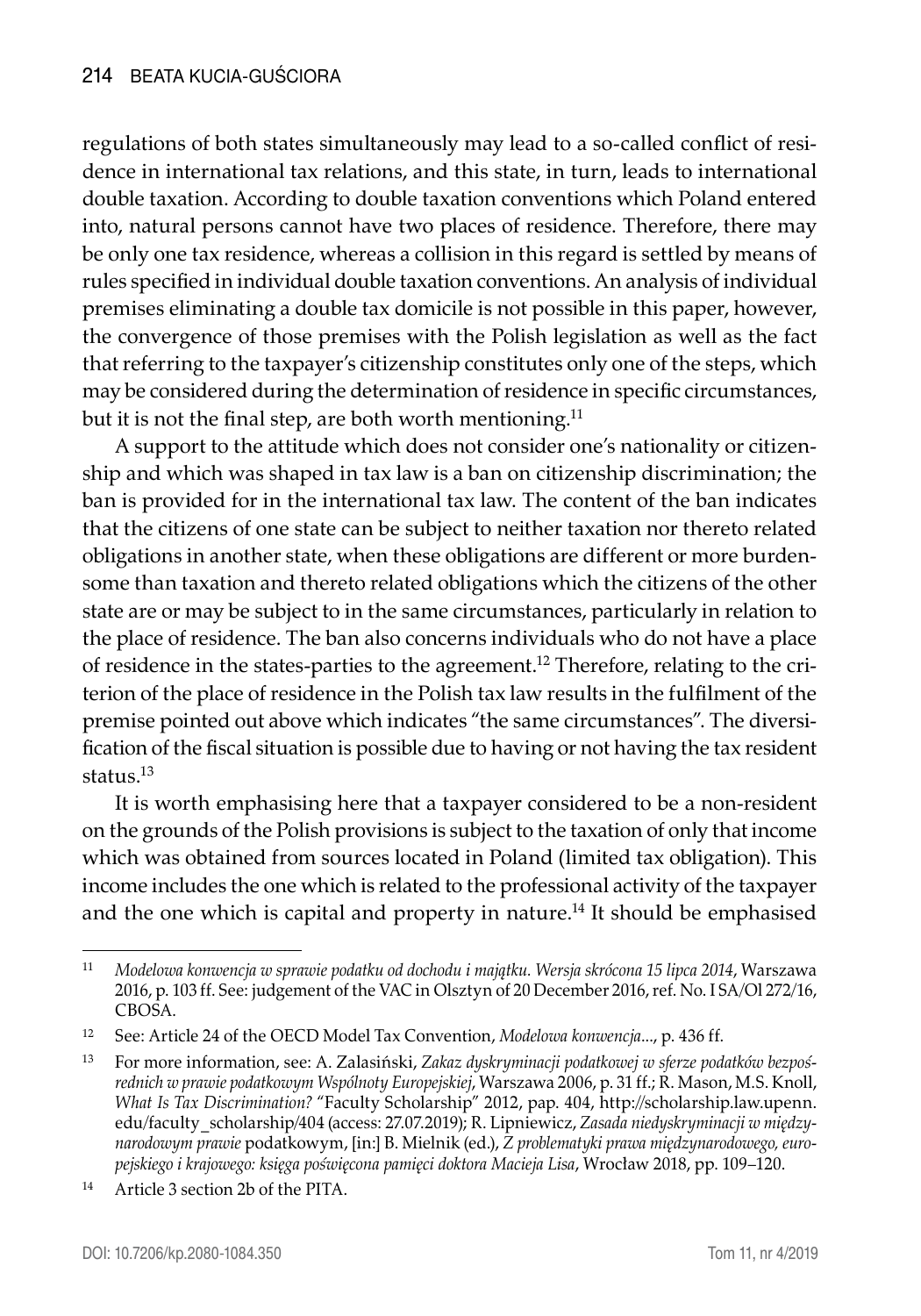that the statutory catalogue of these sources is open, which is indicated by the phrase used: "in particular".15 One should state that what is common for and characteristic of the indicated sources of income is their close relationship with the territory of the Republic of Poland, regardless of the place the payment of remuneration or regardless of the place of entering into an agreement and performance.<sup>16</sup>

From the formal and legal point of view, a certificate of residence is a document which can confirm one's tax residence.<sup>17</sup> It certifies the taxpayer's place of residence for tax purposes, and is issued upon the taxpayer's request by the responsible tax administration authority of the state where the taxpayer's place of residence is.<sup>18</sup> The significance of the certificate of residence should be considered in the context of tax benefits resulting from the double taxation conventions.19 This document conditions compliance with these benefits during the calculation of the tax due according to the Polish Personal Income Tax Act.<sup>20</sup> It is worth noting that the Polish tax authorities' attitude towards the certificate of residence has recently been flexible. Firstly, it was deemed permissible to present the certificate in an electronic form.21 Secondly, the tax authorities also accept the taxable persons' practice of submitting declarations to their payers (ordering parties, employers); it is apparent from those declarations that a foreigner taxpayer's centre of life interests in a given year is situated in Poland if the taxpayer provides specific data indicating the authenticity

<sup>&</sup>lt;sup>15</sup> Article 3 section 2b of the PITA. See: judgement of the VAC in Szczecin of 15 February 2018, ref. No. I SA/Sz 1063/17, CBOSA

<sup>&</sup>lt;sup>16</sup> Judgement of the SAC of 3 October 2018, ref. No. II FSK 2790/16; judgement of the SAC of 25 May 2017, ref. No. II FSK 1043/15; judgement of the VAC in Gdańsk of 4 September 2018, ref. No. I SA/ Gd 670/18; judgement of the VAC in Gdańsk of 10 October 2018, ref. No. I SA/Gd 786/18, CBOSA.

<sup>17</sup> Article 5a point 21 of the PITA.

<sup>18</sup> Article 3061 of the Act of 29 August 1997 – Tax Ordinance Act (*ustawa z dnia 29 sierpnia 1997 r. – Ordynacja podatkowa*), consolidated text: Journal of Laws of 2019, item 900 as amended. See: A. Pęczyk- -Tofel, M.S. Tofel, *Ograniczenia w wydawaniu certyfikatu rezydencji polskim podatnikom*, "Monitor Podatkowy" 2008, 6, p. 54.

<sup>19</sup> W. Kawa, *Posiadanie przez płatnika certyfikatu rezydencji warunkiem skorzystania z opcji niepobrania podatku u źródła*, "Monitor Podatkowy" 2017, 12, p. 7.

<sup>20</sup> See i.a.: Article 29 section 2; 30a section 2; 30b section 3; Article 41 section 9, Article 41 section 9a–9e, Article 41 section 12–14, Article 44f of the PITA.

<sup>&</sup>lt;sup>21</sup> Individual interpretation of 7 January 2019, ref. No. 0111-KDIB1-3.4010.603.2018.1.BM, https:// sip.mf.gov.pl/; see: Ł. Szczygieł, B. Fuchs, *Ważność certyfikatu rezydencji podatkowej w formie elektronicznej w polskim obrocie prawnym*, "Monitor Podatkowy" 2019, 5, p. 52.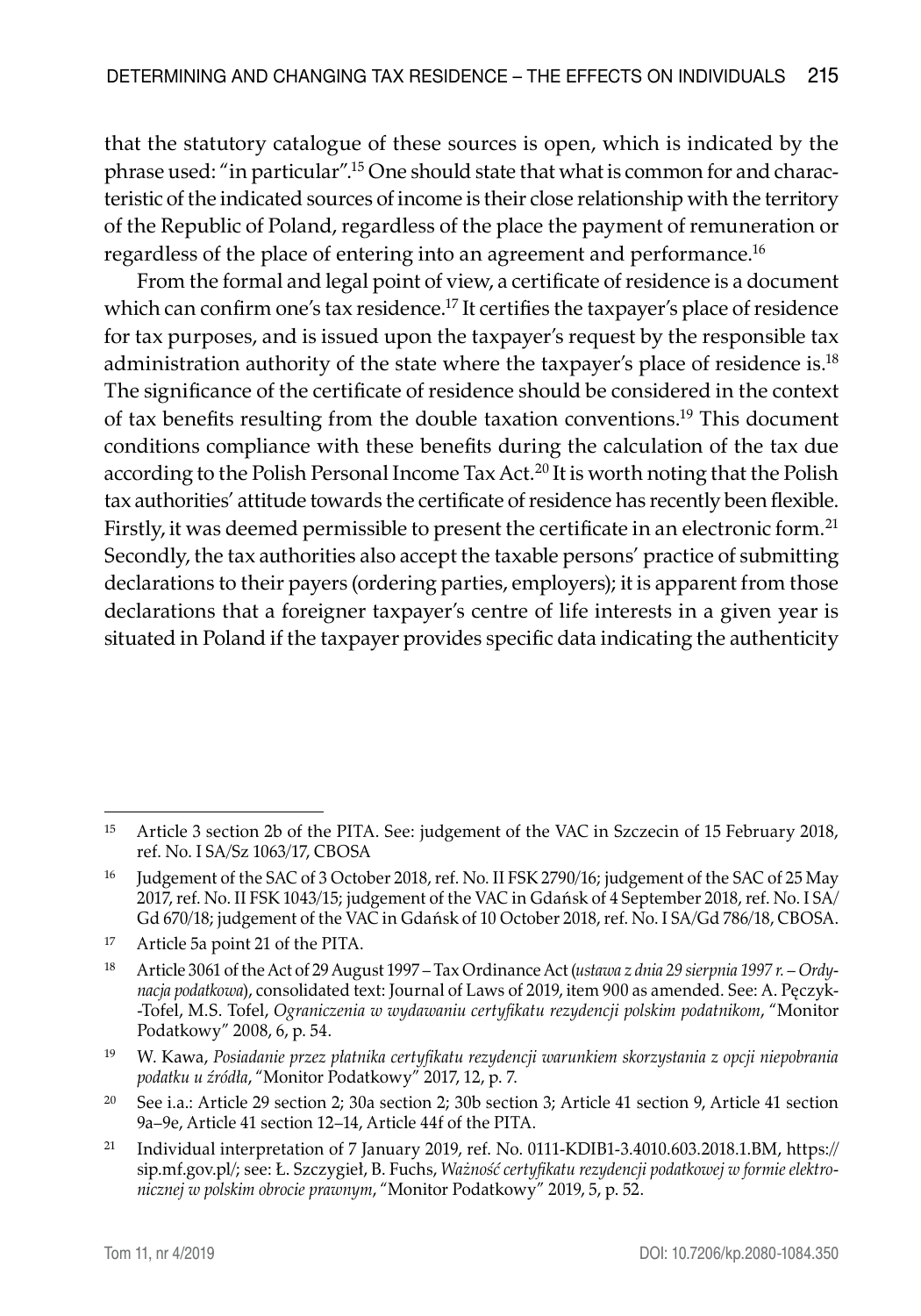of this claim.<sup>22</sup> It seems that such an opinion is just and makes it significantly easier for "foreigners" who are residents to settle their income tax.<sup>23</sup>

# **Tax Effects of Tax Residence and Lack Thereof on the Grounds of the Personal Income Tax**

The above-indicated determinants of the status of a taxpayer who is a resident or non-resident are essential for the applicable principles of taxing income. This topic is very broad and rich in cases, thus, it seems purposeful to limit the discussion only to signalling essential content.

Since being declared a resident in the light of the Polish tax law, a person is subject to all obligations and makes use of all rights provided for residents. In determining the amount of a tax liability, it is necessary to consider all necessary elements of the structure of the tax, such as determining the amount of revenue, $24$ tax deductible costs,<sup>25</sup> determining the tax basis which is income,<sup>26</sup> tax rates,<sup>27</sup> as well as tax exemptions<sup>28</sup> or tax credits.<sup>29</sup> Due to the lack of possibility and purpose of a detailed analysis of all the structural elements of the tax, only those the application of which requires the status of a resident will be signalled below.

Firstly, it is possible for a person who was declared a Polish resident to use two preferential instruments: joint taxation for spouses $30$  and taxation for single parents,<sup>31</sup> as one of the conditions which give one the right to use preferences of this kind is the unlimited tax obligation of the taxpayer. Simultaneously, it should be

- <sup>24</sup> Article 12 of the PITA.
- <sup>25</sup> Article 22 section 2–4 of the PITA.
- <sup>26</sup> Article 9 in conjunction with Article 26 of the PITA.
- <sup>27</sup> Article 27 in conjunction with Article 32 of the PITA.
- <sup>28</sup> Article 21 of the PITA.
- <sup>29</sup> Articles 26, 27b, 27g 27 f of the PITA.
- <sup>30</sup> Article 6 section 2 of the PITA.
- <sup>31</sup> Article 6 section 4 of the PITA.

<sup>&</sup>lt;sup>22</sup> See: individual interpretation of 14 June 2019, ref. No. 0112-KDIL3-1.4011.103.2019.2.AMN; individual interpretation of 19 February 2019, ref. No. 0112-KDIL3-1.4011.457.2018.2.AGR; individual interpretation of 23 January 2019, ref. No. 0113-KDIPT2-2.4011.573.2018.1.AKR; individual interpretation of 22 November 2017, ref. No. 0114-KDIP3-34011.419.2017.JK2; individual interpretation of 12 June 2017, ref. No. 0112-KDIL3-1.4011.64.2017.1.AN. publ. https://sip.mf.gov.pl/ (access: 27.08.2019).

<sup>23</sup> M. Pogroszewska, *Skarbówka: zagraniczny pracownik nie musi mieć certyfikatu rezydencji*, "Rzeczpospolita" 14.02.2019; eadem: *Rozliczenie podatkowe Ukraińców i Białorusinów*, "Rzeczpospolita" 22.07.2019.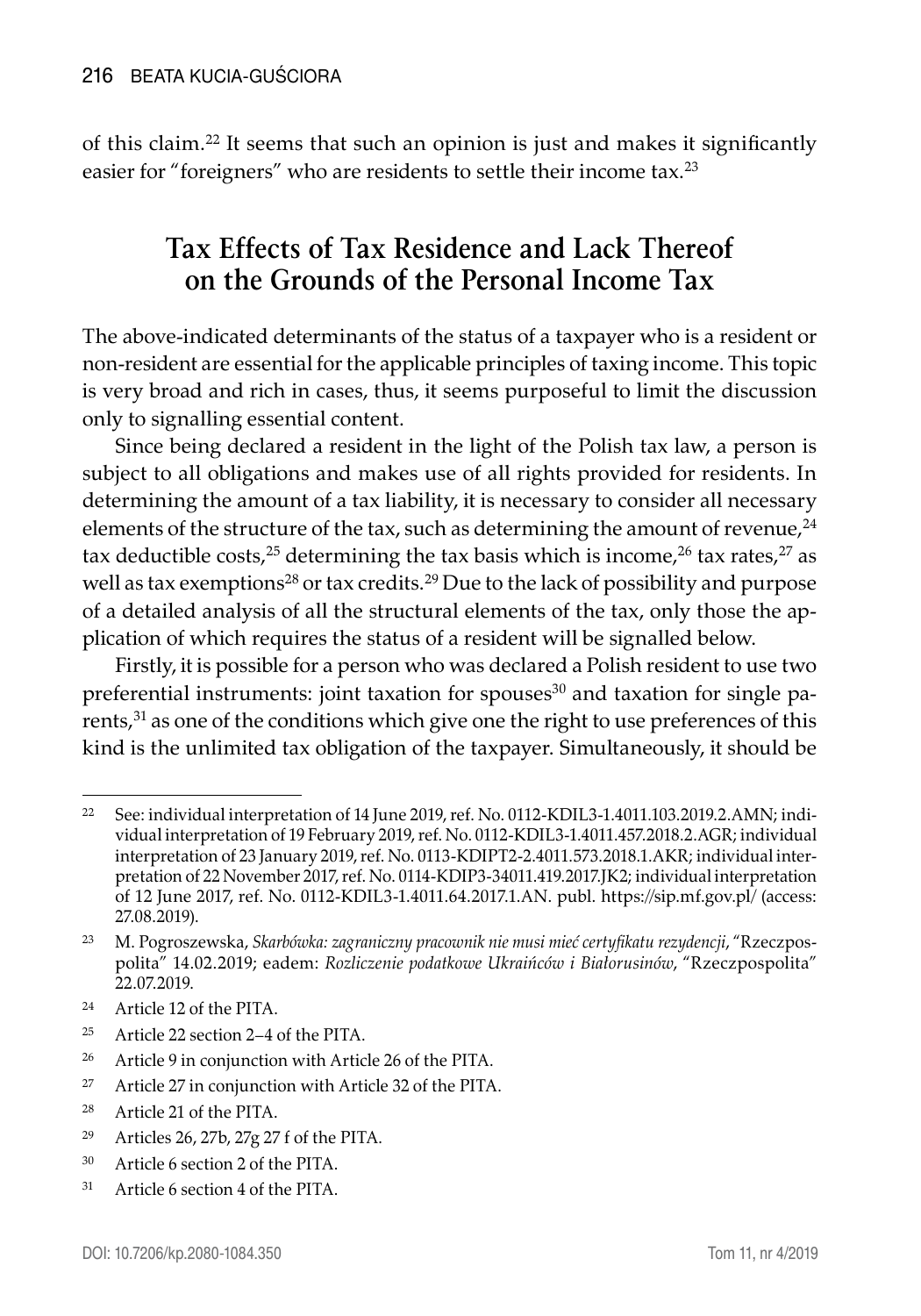pointed out that under the influence of the case law of the Court of Justice, the use of these preferences was extended to two groups of taxpayers who are not residents, which is key in the situation of changing one's tax residence.<sup>32</sup> The first group is spouses (single parents) who have a place of residence for tax purposes in a EU member state other than the Republic of Poland or in another member state of the EEA or in the Swiss Confederation. The other group of the situation concerns spouses one of whom is subject to an unlimited tax obligation in the Republic of Poland, and the other spouse has their place of residence for tax purposes in a EU member state other than the Republic of Poland or in another member state of the EEA or in the Swiss Confederation. In both cases, using these preferences is possible under the condition of obtaining revenue taxable in the Republic of Poland, amounting in total to at least 75% of the total revenue obtained by both spouses in a given tax year, and also under the condition of certifying the place of residence for tax purposes.

Secondly, a person who obtains revenue on the territory of the Republic of Poland may use tax exemptions and credits resulting from the act. Some of these instruments are reserved only for residents. The exemption of a part of the revenue (30% of allowances for a business trip) of those residents who are temporarily abroad and obtain revenue from an employment relationship and related relationships may be given as an example.<sup>33</sup> The exemption of the income of those residents who are temporarily abroad and earn income from: scholarships or allowances for cost of living and accommodation, paid from the state budget in connection with a referral to work as a teacher in schools and academic centres abroad, granted on the basis of separate provisions, has a similar structure.<sup>34</sup>

On the other hand, the Polish Personal Income Act does not make the right to use tax credits reducing the tax basis or the tax on having residence. Therefore, one may not talk about diversity in the fiscal situation of migrating individuals in this regard. However, the problem lies in the possibility of using the tax credits in situations when there are factual cross-border states in which the migrants bear some expenses in states other than Poland. In such cases, The extension of the possibility of using those preferential structures for the residents of the EU states is particularly significant, even if this concerns bearing expenses outside the terri-

<sup>32</sup> See: judgement of the Court of 16 May 2000 in Case C-87/99 Patrick Zurstrassen v. Administration des Contributions Directes, ECLI:EU:C:2000:251; judgement of the Court of 14 September 1999 in Case C-391/97 Frans Gschwind v. Finanzamt Aachen-Aussenstadt ECLI:EU:C:1999:409; judgement of the Court of 25 January 2007 in Case C-329/05 Finanzamt Dinslaken v. Gerold Meindl, ECLI:EU:C:2007:57.

<sup>33</sup> Article 21 section 1 point 20 of the PITA.

<sup>34</sup> Article 21 section 1 point 23a of the PITA.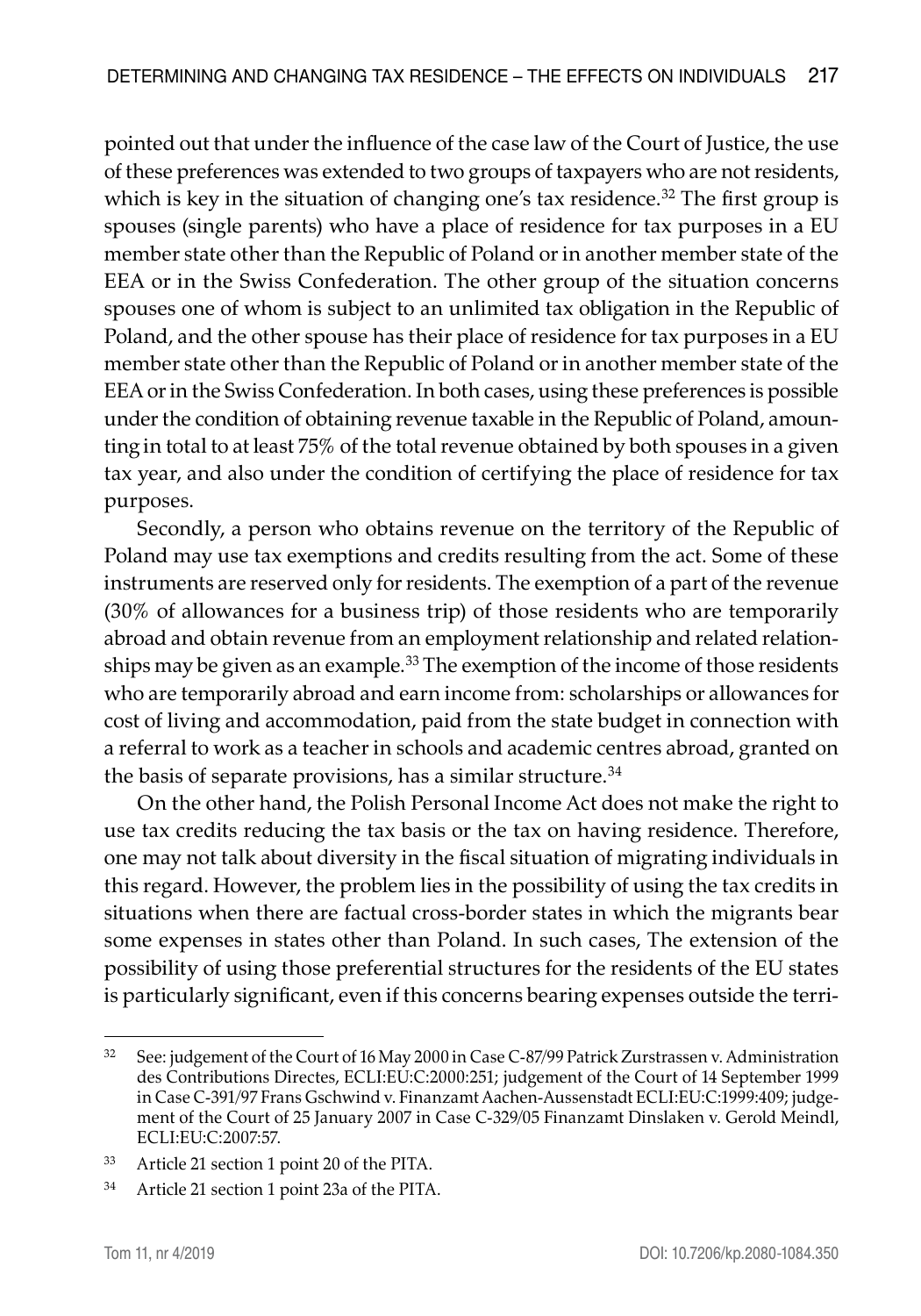tory of the Republic of Poland. Such preferences should include the possibility of using:

- 1) a deduction of premiums, paid in a given tax year from the taxpayer's resources for the mandatory social insurance of the taxpayer or of persons co-operating with the taxpayer, from the taxable income, according to provisions concerning mandatory social insurance, which are applicable in a EU member state other than the Republic of Poland or in another member state of the European Economic Area or in the Swiss Confederation.35
- 2) a deduction of donations for public benefit purposes specified in a separate act.36 The Act provides for a limit of the deduction amounting to 6% of the yearly income also in the situation of donating money to a public benefit organisation applicable in a EU member state other than the Republic of Poland or in another member state of the European Economic Area, when the organisation engages in public benefit activities in the area of public tasks.<sup>37</sup>
- 3) a deduction of premiums, paid for medical insurance also in other EU states, and a deduction of a premium paid in a given tax year from the taxpayer's resources for the mandatory medical insurance of the taxpayer or of persons co-operating with the taxpayer, from the taxable income, according to provisions concerning mandatory medical insurance, which are applicable in a EU member state other than the Republic of Poland or in another member state of the European Economic Area or in the Swiss Confederation.<sup>38</sup>

An exception to the common possibility of applying the tax credits is the peculiar structure of "the return relief", or the so-called abolition relief.39 This concerns only residents who earn foreign income to which, according to the double taxation convention, the imputation method to calculate the yearly local and foreign income tax. When it comes to income from i.a. a remunerated job, the indicated taxpayers have the right to deduct an amount which is the difference between the tax calculated with the imputation method and the tax calculated with a method which is

<sup>39</sup> Article 27 g of the PITA.

<sup>35</sup> Judgement of the CT of 7 November 2007, ref. No. K 18/06 (Journal of Laws of 2007 No. 211, item 1549). See: Judgement of the Court of 23 January 2014 in Case European Commission v. Kingdom of Belgium, Case No. C-296/12, ECLI:EU:C:2014:24; Judgement of the Court of 6 December 2018 in Case Frank Montag v. Finanzamt Köln-Mitte, Case No. C-480/17, ECLI:EU:C:2019:428.

<sup>36</sup> Article 4 of the Act of 24 April 2003 on Public Benefit and Volunteer Work (*ustawa z dnia 24 kwietnia 2003 r. o działalności pożytku publicznego i o wolontariacie*), consolidated text: Journal of Laws of 2019, item 688 as amended.

<sup>37</sup> Article 26 section 1 point 9 in conjunction with section 6–6f of the PITA.

<sup>38</sup> Article 27b of the PITA.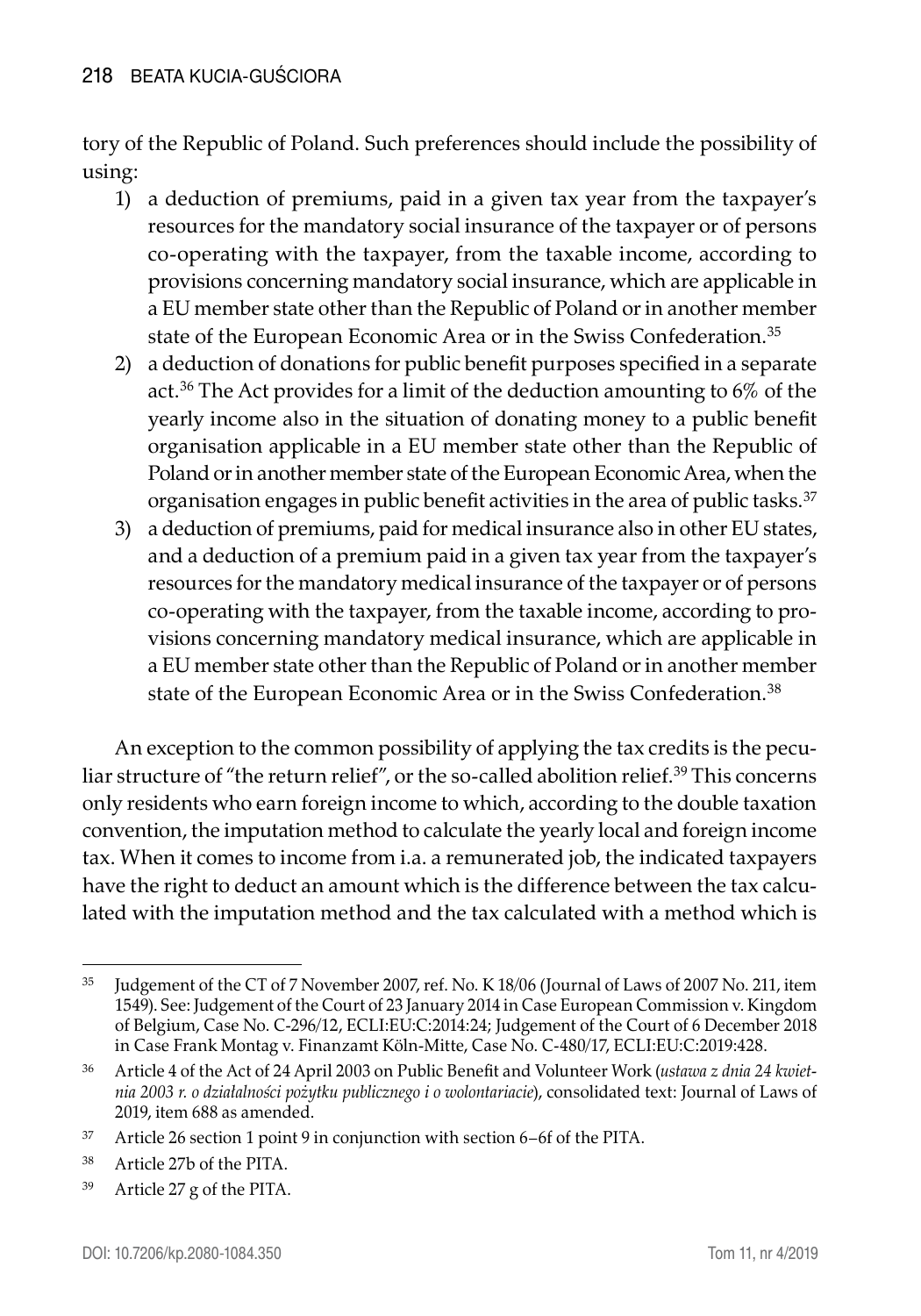generally considered more advantageous: the exclusion-with-progression method. This credit is an instrument which strengthens the methods of eliminating double taxation which are applied on the basis of bilateral conventions. This is targeted at counteracting double high taxation.<sup>40</sup> It should be noted, however, that contrary to the taxpayers' expectations, its purpose is not to lift the tax obligation completely.<sup>41</sup>

From the point of view of making the unlimited tax obligation a reality, an essential issue is the realisation of obligations aiming at determining the correct amount of the tax liability.42 As for the Polish tax, one should fulfil the obligations separately during the tax year (advance personal income tax payments) and after the year ends (yearly tax settlement). One should also indicate the possibility of choosing one of the simplified forms of taxing income<sup>43</sup> (a flat-rate tax on recorded income, a constant amount tax) or a so-called flat tax $44$  by migrating persons who conduct business activity.

In order to avoid double taxation or minimise its effects when the tax has already been paid abroad, only a resident is obligated to calculate the tax by applying special mechanisms called double taxation avoidance methods which result from international double taxation conventions, and also from the Personal Income Tax Act: the imputation method<sup>45</sup> and the exclusion-with-progression method.<sup>46</sup> Therefore, paying the tax abroad as a rule does not exempt one from the obligation to settle foreign income in one's country. It should also be mentioned that determining tax residence in Poland is legitimising for the proper application of the double taxation conventions.47 In particular, it is essential for the possibility of using privileges resulting from these conventions, i.a. lowered tax rates or tax exemptions concerning individual categories of foreign income.<sup>48</sup>

<sup>46</sup> Article 27 section 8 of the PITA.

<sup>40</sup> Judgement of the VAC in Szczecin of 22 June 2016, ref. No. I SA/Sz 333/16, CBOSA,

<sup>&</sup>lt;sup>41</sup> Judgement of the SAC of 20 October 2015, ref. No. II FSK 2272/15, CBOSA.

<sup>42</sup> See: Article 27 section 8 and section 9, Article 30c section 4 and 5, Article 30e section 8, Article 30f, Article 41, Article 44 section 7, Article 45 section 3c of the PITA.

<sup>43</sup> See: act of 20 November 1998 on Flat-rate Income Tax on Some of the Revenues Generated by Natural Persons (*ustawa z dnia z dnia 20 listopada 1998 r. o zryczałtowanym podatku dochodowym od niektórych przychodów osiąganych przez osoby fizyczne*), consolidated text: Journal of Laws of 2019, item 43 as amended.

<sup>44</sup> Article 30 c of the PITA.

<sup>45</sup> Article 27 section 9 of the PITA.

<sup>&</sup>lt;sup>47</sup> See: Article 1 and 4 of the OECD Model Tax Convention which Polish double taxation conventions are usually based on.

<sup>48</sup> See i.a.: Article 10, 11, 12, 15, 18, 20, 21, 23, 24 of the OECD Model Tax Convention.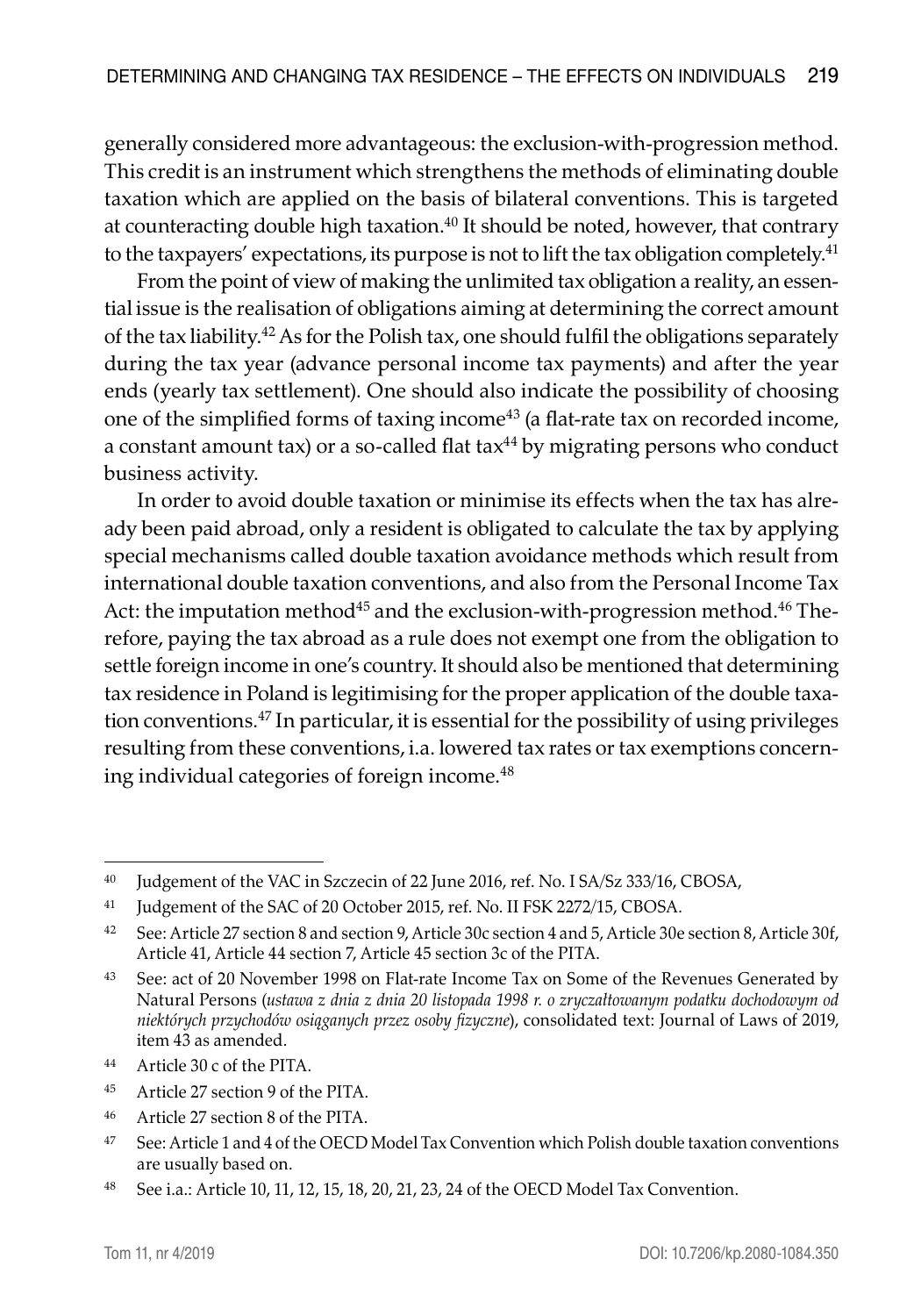The Polish Personal Income Tax Act does not provide for a separate regulation of the status of non-residents. In particular, separate tax privileges are not provided for that group. Thanks to the analysis of tax provisions, one may, however, indicate obligations imposed on the non-residents.

A non-resident is subject to a limited tax obligation which results in the obligation to pay only a tax on income earned from sources of income on the territory of the Republic of Poland. It is worth emphasising that the place of the payment of remuneration or the place where the effects of the payer's activity are used are insignificant for determining the location of the source of income. An essential premise which requires determination is only the place of carrying out work or exercising an activity.49 The lack of tax residence with the simultaneous application of the principle of territoriality with regard to the income or revenue obtained (a limited tax obligation) is connected with the application of special rules of taxing some revenues and with the necessity of documenting tax residence in another state.<sup>50</sup>

The diversity of the tax status of non-residents, depending on the type of income earned, should also be noted. Three groups of taxpayers may be distinguished here.

The first group may include non-residents who earn their income from work. It may be claimed that as a rule, the obligations of employers and employees do not differ from the obligations realised with regard to residents.<sup>51</sup> A rule of the international tax law is the taxation of income earned by non-residents from employment in a state where their work is carried out. If taxation in the source state (Poland) leads to double taxation, it is eliminated in the native state of residence by applying the appropriate methods of eliminating it which were discussed above.

Separate rules of taxation concern so-called posted workers. The international tax law provides for a waiver of taxation in the source state where work is carried out, with simultaneous giving the right to the exclusive taxation of a posted worker's income only to the state of that worker's residence. This privilege which significantly simplifies tax settlements requires the cumulative fulfilment of three conditions.52 The first one concerns the period of posting to work abroad (in Poland) – it may not exceed 183 days in total. Considering this, the period is calculated as days of physical presence in every twelve-month period which begins or ends in a given tax year. The second condition relates to remuneration received by the

<sup>49</sup> See: B. Głowacka *Dochody uzyskiwane za granicą przez rezydenta Wielkiej Brytanii świadczącego usługi doradcze na rzecz polskiej spółki a obowiązek poboru podatku*, "Doradca Podatnika" 2012, 9, p. 16, LEX 156875/1

<sup>50</sup> See: Article 29 section 5, Article 30 section 9, Article 30a section 2, Article 30b section 3, Article 41 section 2a, Article 45 section 7a of the PITA.

<sup>51</sup> See: Article 31–35 of the PITA.

<sup>&</sup>lt;sup>52</sup> They are generally specified in Article 15 section 2 of double taxation conventions.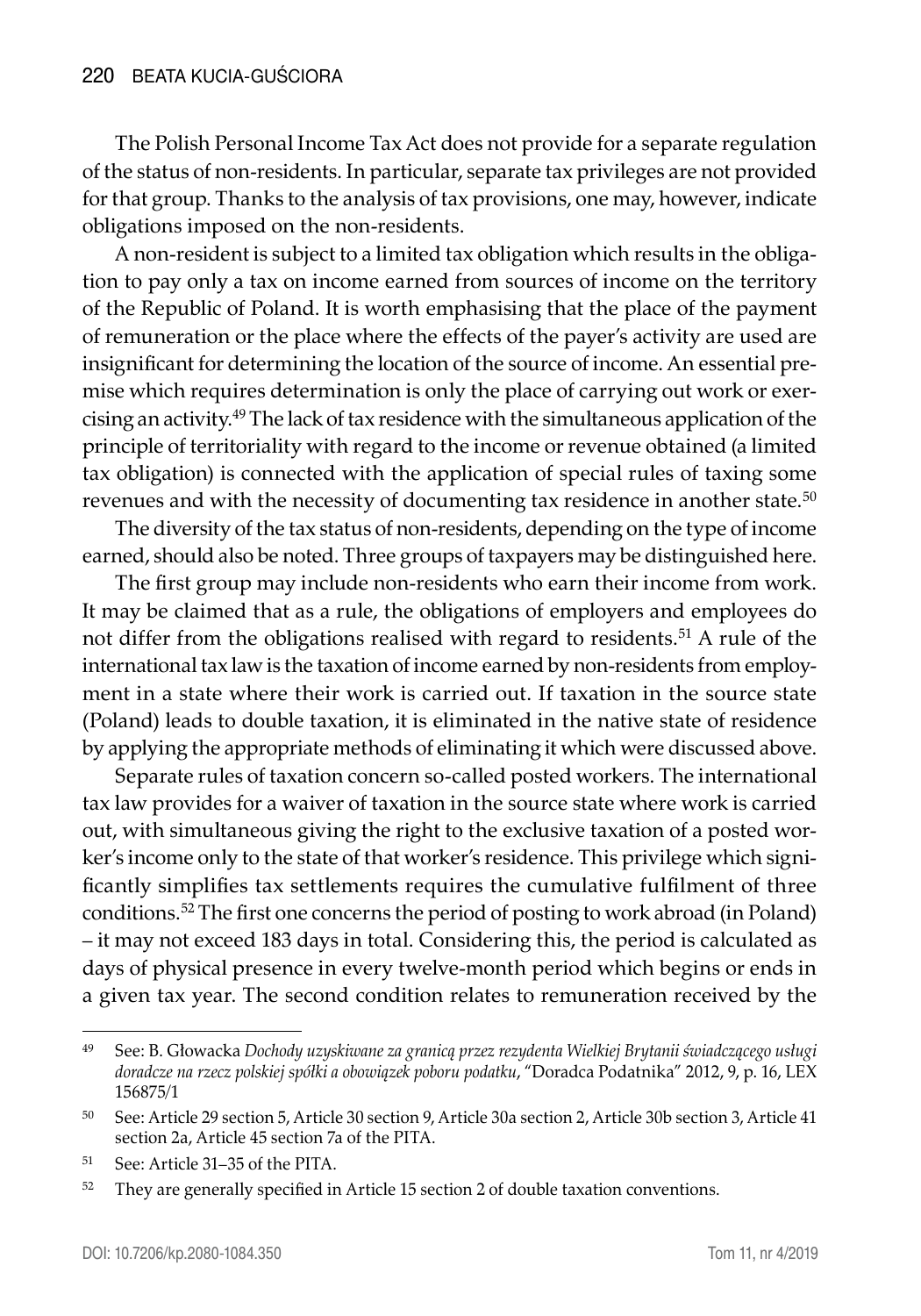worker. It must be paid by the employer or on behalf of the employer, who does not have any place of residence or headquarters in the state in which work is carried out. The third premise concerns a ban on the payment of the remuneration borne by the institution which the employer has in the source state.

The indicated premises are the subject of many doubts frequently resolved in interpretations of tax provisions, and also by the administrative judiciary.53 Such problematic issues include the following questions: overstaying, the issue of deciding whether the employer is a user of labour or an employment agent (the problem of an economic employer), the principles of allowing and engaging in activity in the form of a foreign establishment.

It should be emphasised that not meeting at least one of the indicated conditions results in the source state gains the right to tax income earned from work performed on its territory. Taxpayers-non-residents who earn income from work on the territory of the Republic of Poland on the basis of an employment relationship are obligated to make advance tax payments, after exceeding the period of 183 days. It is very important that in this case, when the first advance tax payment is calculated, a taxpayer is obligated to include income obtained from the beginning of a given tax year.54 A non-resident is also obligated to submit a declaration of the amount of income from work, obtained in the year preceding the tax year in three months after exceeding the above-mentioned period, and pay the tax due. If the non-resident intends to leave the territory of the Republic of Poland before 30 April of the following year (before the deadline for filing a yearly tax return), they have the obligation to submit a tax declaration before leaving the territory of the Republic of Poland.<sup>55</sup>

To sum up, it should be claimed that posted workers, despite having the status of a non-resident, after they exceed the period of 183 days, in the light of the Polish Personal Income Tax Act, they are treated as residents – *ex tunc* – retroactively from the beginning of a tax year.

Taxpayers who carry out business may be distinguished as the second group of non-residents. Taxation in the source state is possible only when the said business

<sup>53</sup> Judgement of the VAC in Gdańsk of 16 November 2016, ref. No. I SA/Gd 1253/16, CBOSA; judgement of the VAC in Gdańsk of 23 May 2012, ref. No. I SA/Gd 285/12, CBOSA; judgement of the VAC in Cracow of 14 May 2013, ref. No. I SA/Kr 368/13, CBOSA; judgement of the SAC of 18 November 2016, ref. No. II FSK 2822/14, CBOSA; individual interpretation of 5 March 2007, ref. No. DD4-033- 01692/ZKK/06/869; individual interpretation of 4 January 2017, ref. No. 1061-IPTPB1.4511.905.2016.2.AP; individual interpretation of 22 December 2016, ref. No. IBPBII/1/415-444/13-1/BD; individual interpretation of 30 November 2016, ref. No. 2461-IBPB-2-2.4511.830.2016.2.AK.

<sup>54</sup> Article 44 section 3d of the PITA.

<sup>55</sup> Article 45 section 8 of the PITA.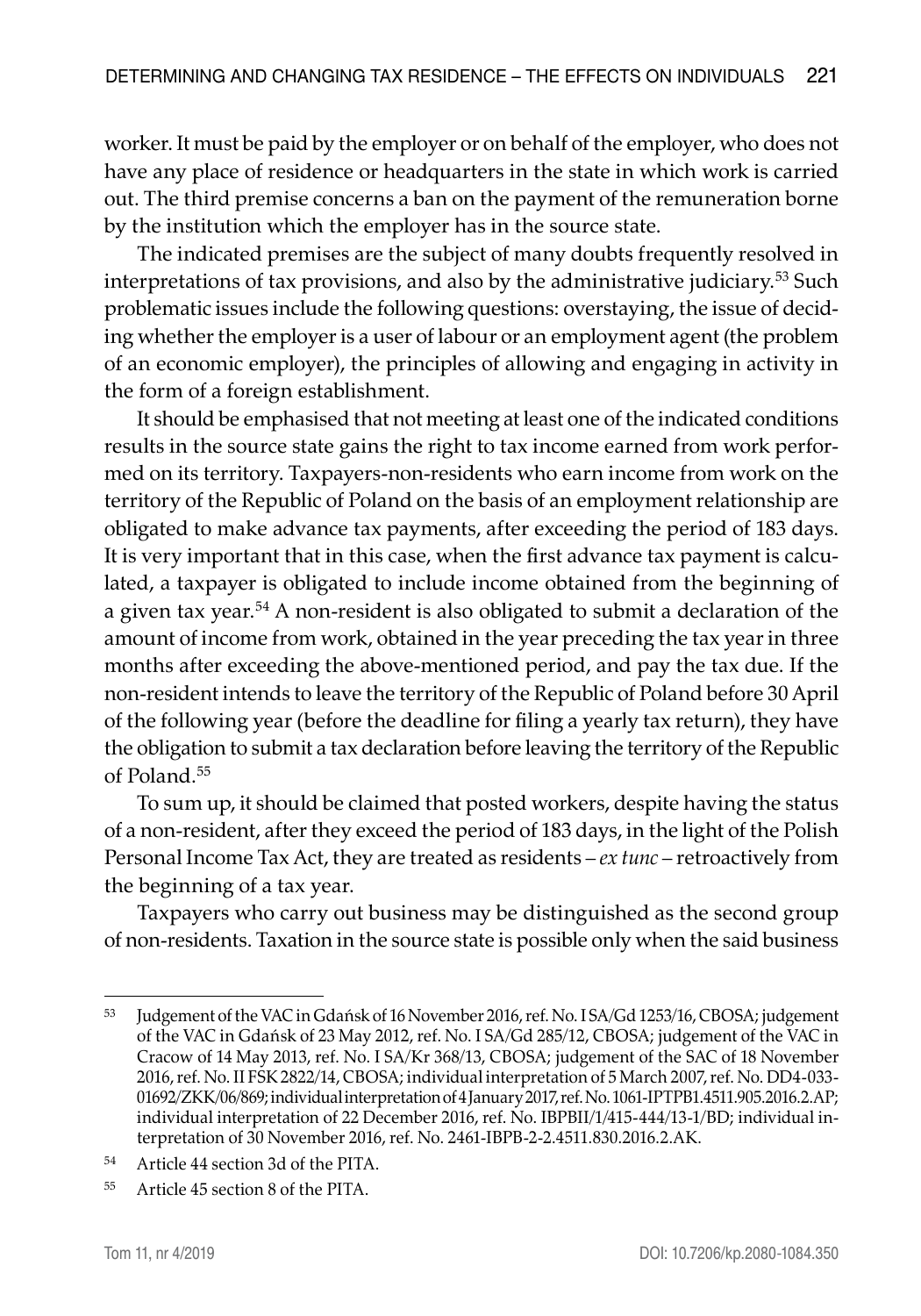is carried out through a so-called foreign establishment. The tax provisions consider a permanent establishment, through which an entity which has a place of residence on the territory of one state conducts business activity fully or partially on the territory of another state, to be a foreign establishment. In particular, it is a department, representation, an office, a factory, workshop or a place of extraction of natural resources. A specific establishment is also a construction site, constructions, montage or installations conducted on the territory of one state by an entity which has its place of residence on the territory of another state, as well as a person who acts on behalf and for the entity, which has its place of residence on the territory of one state, on the territory of another state if that person is authorised to enter into agreements on behalf of the entity, and actually exercises that authorisation.<sup>56</sup> An establishment is an abstract institution of the international tax law.<sup>57</sup> Determining its functioning makes it possible for the source state to tax the non- -resident's income earned on the territory of the source state correctly. The fact that the establishment exists on the territory of the source state does not mean the creation of a new taxpayer. This is because taxation relates to an already existing foreign business (functioning on the territory of the residence state and in accordance with its law), whereas taxation in the source state only covers income earned on from business activity on its territory. The fiscal situation of the establishment does not differ from that of entrepreneurs-residents.

The type of income earned also allows for distinguishing the third group of non-residents. They are taxpayers who earn income from contractual employment. Expats may also be included in this group.<sup>58</sup> In this case, the tax basis for non-residents is revenue, which means that there is no possibility of deducting costs. As a rule, the tax is withheld by payers who pay remuneration.<sup>59</sup> The rules of taxation resulting from the Personal Income Tax Act undergo a peculiar correction, according to the provisions of the double taxation conventions, which may provide for significant deviations from the statutory principles e.g. as regards tax rates or tax exemptions. A formal requirement for the application of the conventional privileges is presenting one's certificate of residence. It should be noted that the legal-fiscal situation of taxpayers is not unified in this category, either. Starting from 2019, the amount of payments made from the so-called contractual employment or from capital (interest, dividends) has an impact on the obligations related to tax settle-

<sup>56</sup> Article 5 of the OECD Model Tax Convention; see: Article 5a point 22 of the PITA.

<sup>57</sup> For more information, see: R. Lipniewicz, *Podatkowy zakład zagraniczny: koncepcja i funkcjonowanie*, Warszawa 2017, passim.

<sup>58</sup> See: Article 29 section 1 point 5 of the PITA.

<sup>59</sup> Article 29 of the PITA.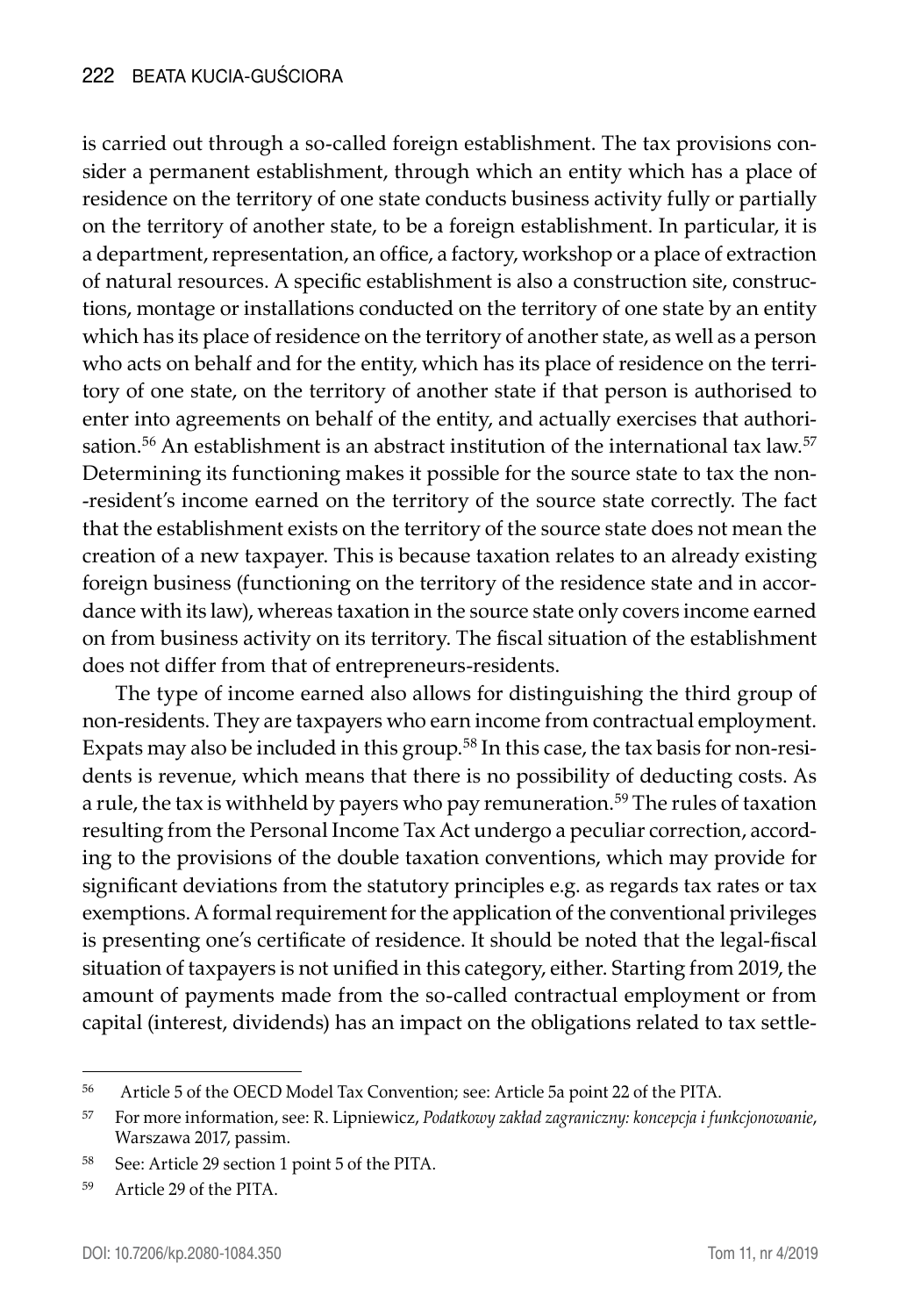ment.60 If the total amount of payments (allowances) made for the same taxpayer (non-resident) or the total amount of money or monetary values at that person's disposal exceeds PLN 2,000,000 in a tax year, the payer is obligated to withhold the flat-rate tax, applying tax rates resulting from the Act from the amount above the sum of PLN 2,000,000, excluding the tax rate, tax exemption or the conditions for not charging withholding tax, resulting from specific provisions or the double taxation conventions. The taxpayer has analogous obligations if the total amount of payments (allowances) made for the taxpayer or the total amount of money or monetary values at that person's disposal in this regard cannot be determined.<sup>61</sup> These provisions are tightening in nature and though they do not deprive the non- -residents of the preferences which the former are entitled to, they make the method of settling the tax more complicated. What is important in this context is the right of a non-resident or their payer to apply for a refund of the tax paid. In this case, it is the tax authority that determines the amount of tax to be refunded on the basis of the tax exemptions or rates resulting from the specific provisions or the double taxation conventions to which the Republic of Poland is a party.62 The provisions indicate the mandatory documentation which the applicant should submit to the tax authorities. A valid certificate of residence is its basic element.

One should note the fact that non-residents who obtain revenue from contractual employment do not have any obligation regarding a tax declaration of income earned (losses sustained) in a tax year. This is because all responsibilities related to the settlement of the tax on remuneration paid are the domain of the payer, or the entity which pays the remuneration. In this context, it should be noted that the situation of those residents who, at the same time, are residents of the EU state and the EEA states and the Swiss Confederation is more beneficial. Only these taxpayers, despite their lack of residence in Poland, are entitled to filing a tax return and taxing the indicated amounts of remuneration according to the tax scale, that is, with the full application of tax credits and the deduction of costs. In consequence, the residents of the EU states, the EEA states and Switzerland enjoy full rights to the preferences, on equal terms with Polish residents. In practice, they declare the withheld flat-rate tax in their yearly tax returns, as an advance personal income tax payment. Additionally, the non-residents must attach the certificate of residence

<sup>60</sup> Article 29 and 30a section 1 point 1–5a of the PITA.

<sup>61</sup> Article 41 section 12–14 of the PITA introduced by the Act of 23 October 2018 on Amending the Personal Income Tax Act, the Corporate Income Tax Act, the Tax Ordinance Act and Certain Other Acts (Journal of Laws of 2018, item 2193).

<sup>62</sup> Article 44 f of the PITA.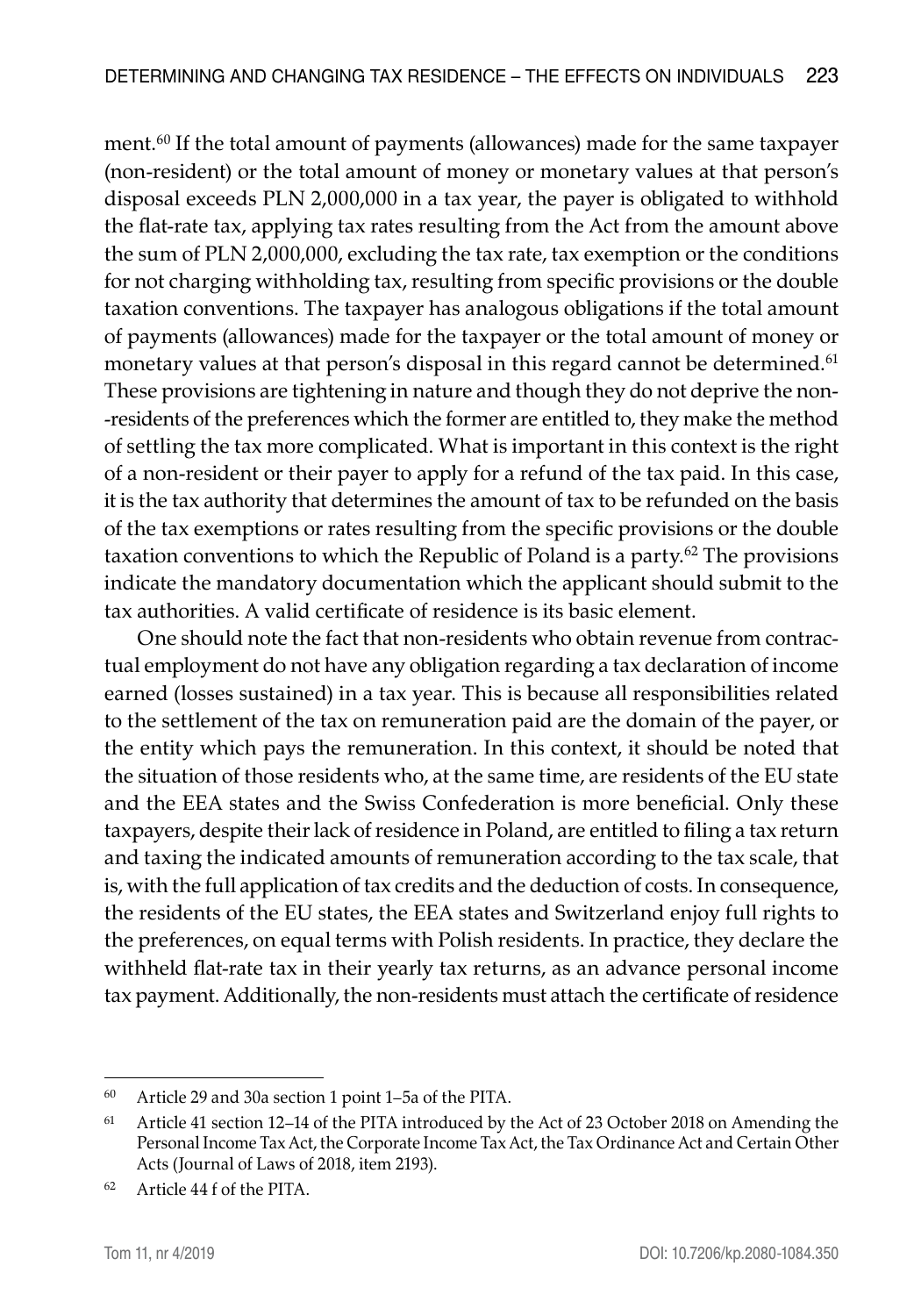of the state in which they have their place of residence for tax purposes to the declaration submitted.

# **Specific Consequences of Changing Tax Residence against the Background of International Tendencies**

The topic of this paper obliges one to refer to the issue of the specific effects of changing one's tax residence. As mentioned above, this change may be an effect of migration movements of various backgrounds and with diverse geographic directions. The post-1989 migration movements of the Polish, especially Poland's accession to the EU, made the realisation of the treaty's free movement of labour possible.<sup>63</sup> Direct impulses to make amendments to the provisions of the tax law was: on the one hand, Poland's accession to the Organisation for Economic Co-operation and Development (OECD),<sup>64</sup> on the other hand, the implementation of recommendations of the EU bodies,<sup>65</sup> and considering the broad case-law of the EU.<sup>66</sup> The above--described effects of regarding or not regarding a taxpayer as a resident constitute standard solutions, as they are based on legal regulations developed by the OECD and accepted by the EU, which result from bilateral double taxation conventions.<sup>67</sup>

<sup>63</sup> See i.a.: S. Kudert, *Aspekty podatkowe swobody przepływu pracowników między Niemcami a Polską*, [in:] D. Jajeśniak-Quast (ed.), *Arbeitnehmerfreizügigkeit zwischen Deutschland und Polen Eine Zwischenbilanz aus unterschiedlichen Perspektiven*, Berlin 2014, p. 237 ff.

 $64$  Convention on the Organisation for Economic Co-operation and Development, and Supplementary Protocols No. 1 and 2 to the Convention, which constitute its integral part, drawn up in Paris on 14 December 1960 (Journal of Laws of 1998, No. 76, item 490).

<sup>65</sup> Commission Recommendation (94/79/EC) of 21 December 1993 on the taxation of certain items of income received by non-residents in a Member State other than that in which they are resident (Official Journal of the European Communities L of 1994 No 39/22).

<sup>66</sup> Judgement of the Court of 14 February 1995 in Case C-279/93, Finanzamt Köln-Altstadt v. Roland Schumacker, ECLI:EU:C:1995:31; judgement of the Court of 11 August 1995 in Case C-80/94, G. H. E. J. Wielockx v. Inspecteur der directe belastingen, ECLI:EU:C:1995:271; judgement of the Court of 21 September 1999 in Case C-307/97 Compagnie de Saint-Gobain, Zweig-niederlassung Deutschland v. Finanzamt Aachen-Innenstadt, ECLI:EU:C:1999:438; judgement of the Court of 12 June 2003 in Case C-234/01 Arnoud Gerritse v. Finanzamt Neukölln-Nord, ECLI:EU:C:2003:340. See: W. Nykiel, A. Zalasiński (eds.), *Orzecznictwo Trybunału Sprawiedliwości Unii Europejskiej w sprawach podatkowych*, Warszawa 2014, p. 106 ff., B. Hagen, *Schumacker*, *Comparability – the Conditions of the Schumacker Doctrine*, [in:] K. Dziurdź, Ch. Marchgraber (eds.), *Non-Discrimination in European and Tax Treaty Law*, Vienna 2015, p. 19 ff. See: judgement of the CT of 7 November 2007, ref. No. K 18/06, OTK-A 2007, No. 10, item 122.

<sup>67</sup> For more information, see: B. Kucia-Guściora, *Międzynarodowe prawo podatkowe*, [in:] P. Smoleń, W. Wójtowicz (eds.), *Prawo podatkowe*, Warszawa 2019, p. 564 ff.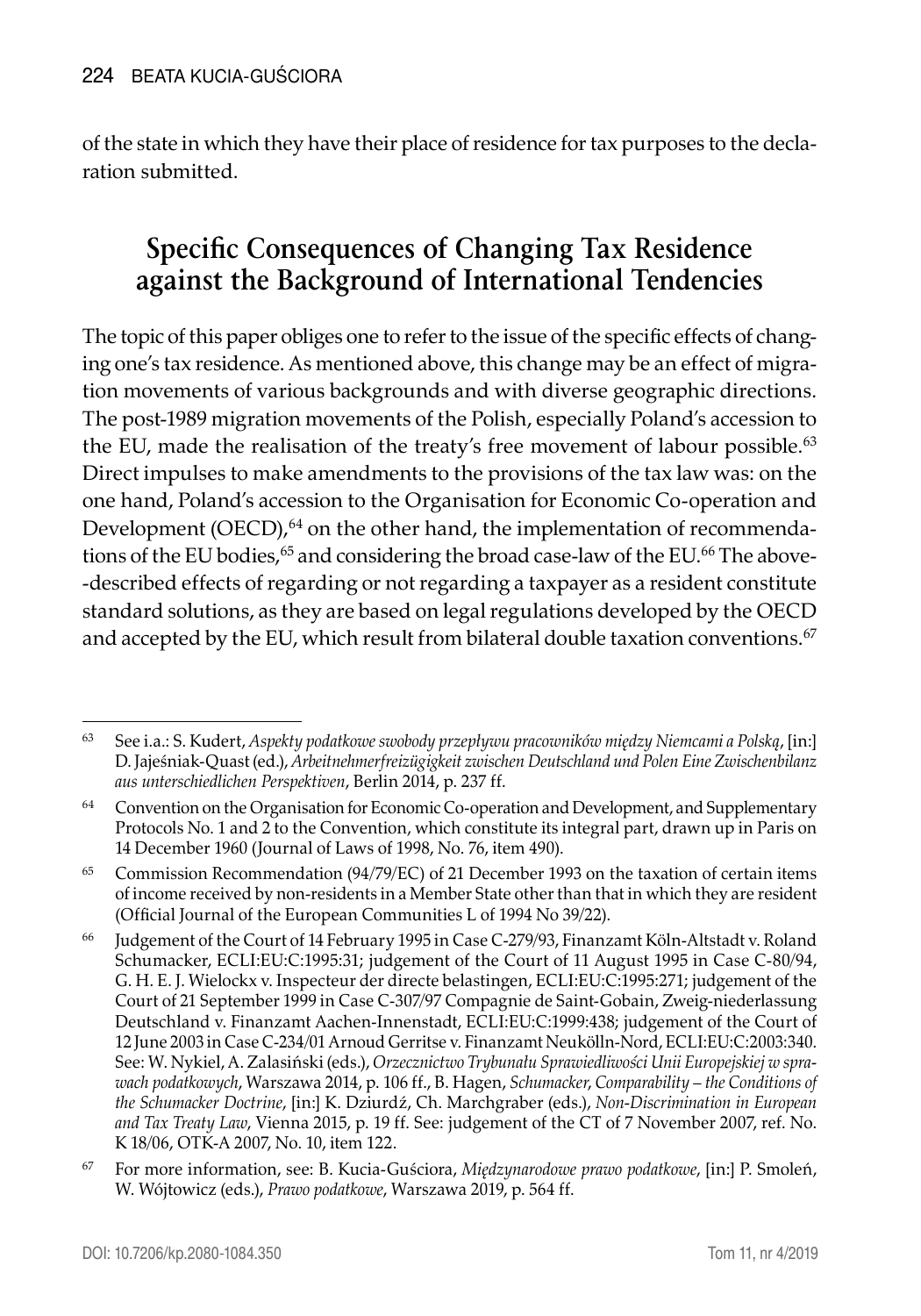It should be pointed out, however, that recent years brought far-reaching changes to the tax law, which may be called specific legislative solutions, with the issues of using tax residence to optimise taxes.<sup>68</sup>

The first group may include a "new" subject of taxation, which is very strictly connected with changing tax residence. There is no doubt as to the fact that the change of one's tax residence or transferring individual assets abroad is associated with negative financial (budgetary) consequences for the state of one's original residence. In this situation, the taxpayer ceases to be subject to the unlimited tax obligation, and in the case of transferring their assets abroad, as the result of such an operation, the state may lose the possibility of taxing those assets later. Legislators face the dilemma of protecting tax claims against the phenomenon of tax evasion, particularly when the taxpayer's "exit" is typically artificial.<sup>69</sup> A legal construct which is designed to counteract this type of effects of the emigration of taxpayers or of transferring assets abroad on tax grounds is introducing a specific type of tax – a so-called exit tax<sup>70</sup> which is called a tax on unrealised capital gains in the Polish act.<sup>71</sup>

Two situations are subject to the taxation of income from unrealised capital gains: firstly, transferring an asset outside of the Republic of Poland, as the result of which the Republic of Poland fully or partially loses its right to tax income from the transfer of that asset, with the asset remaining to be the property of the same entity; secondly, changing tax residence by a taxpayer who is subject to the unlimited tax obligation in the Republic of Poland, as the result of which the Republic of Poland fully or partially loses its right to tax income from the transfer of an asset which is the property of that taxpayer, in connection with moving the taxpayer's place of residence to another state. It is worth indicating that the taxation concerns the totality of rights and duties in a company which is not a legal person, the totality of shares in the company, assets and other securities, derivative financial instruments, and shareholdings in capital funds, called "personal property" if the taxpayer has a place of residence on the territory of the Republic of Poland for a total of at least five years in the period of ten years prior to the day of the change

<sup>68</sup> See: eadem, *Rezydencja podatkowa w kontekście unikania i uchylania się od opodatkowania*, [in:] D. Gajewski (ed.), *Międzynarodowe unikanie opodatkowania. Wybrane zagadnienia*, Warszawa 2017, p. 127 ff.

<sup>69</sup> See: A. Nowak-Piechota, *Propozycja wprowadzenia podatku od wyjścia w związku z implementacją Dyrektywy ATAD*, "Monitor Podatkowy" 2018, 7, p. 22 ff.

<sup>70</sup> For more information, see: A. Nowak-Piechota, *Podatek od wyjścia*, Łódź 2018, passim; K. Suchojad, *Podatek od niezrealizowanych zysków – modelowa koncepcja a rozwiązania polskie*, "Monitor Podatkowy" 2019, 1, p. 27 ff.

<sup>71</sup> Article 30 da of the PITA.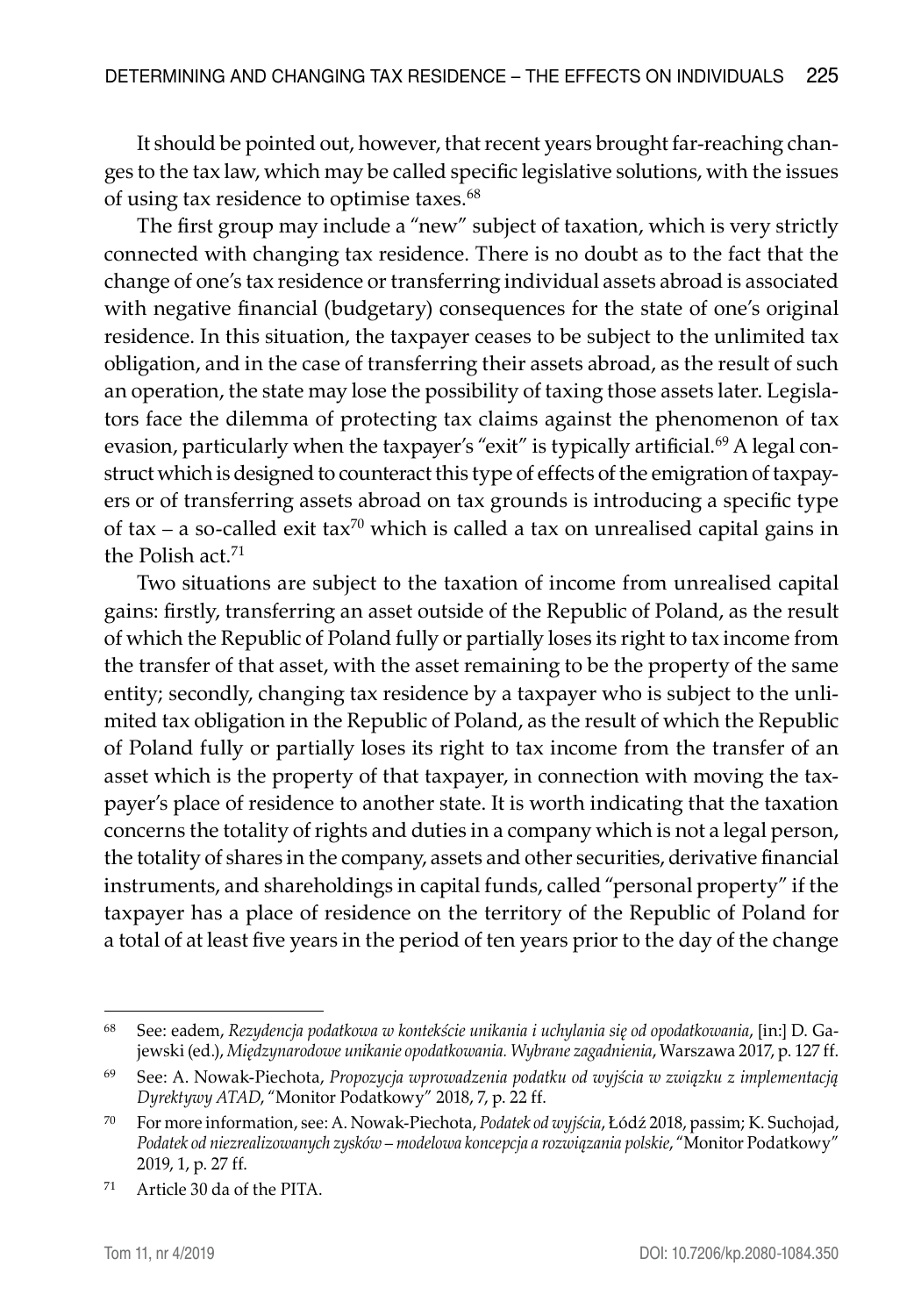of their tax residence.<sup>72</sup> Taxation with the tax on income from unrealised capital gains as the result of changing one's tax residence does not concern assets which, after the tax residence has been changed, remain connected with the foreign establishment, located on the territory of the Republic of Poland, of the taxpayer who changed their tax residence. The exit tax does not apply if the total market value of the transferred assets does not exceed PLN 4,000,000. In the case of spouses, this limit concerns both spouses in total, though the market value of the pieces of property covered by the joint property of the spouses is determined for each spouse as half of the market value of these pieces of property.

A surplus of the market value of a piece of property, determined on the day of its transfer or on the day prior to the day of changing one's tax residence, over its tax value, constitutes income from unrealised capital gains.73 The tax basis for the exit tax is the sum of income from unrealised capital gains, which are determined for individual pieces of property. In the case of transferring an enterprise or its organised part, the income from unrealised gains concerns the entire enterprise (its organised part). The tax rate for the taxpayers of the personal income tax is 19% of the tax basis if the tax value of a piece of property is determined; or 3% of the tax basis if the tax value of the piece of property is not determined.<sup>74</sup>

It is worth pointing out that the Act provides for only two exemptions from the exit tax. Firstly, the exemption applies to pieces of property which are donated for public benefit purposes to public benefit organisations which engage in public benefit activities in the area of public tasks and achieve their objectives, on the basis of the provisions applicable in a EU member state other than the Republic of Poland or in another member state of the European Economic Area, when the taxpayer does not have the rights to participate in the profits or the property of the organisation. Secondly, the exemption applies to those pieces of property intended for their official use by the employees, which are directly connected with one's job performed, and do not constitute fixed or current assets as defined in regulations concerning accounting.75 The Act also provides for a temporary exclusion from taxation with this tax.<sup>76</sup>

<sup>72</sup> See: Article 30da section 2–3 of the PITA.

<sup>73</sup> Article 30 da section 7 of the PITA.

<sup>74</sup> The tax value of a piece of property is not determined when, according to separate provisions, tax deductible costs from the paid transfer of that piece of property are not included for income tax purposes – see: Article 30 da section 10 of the PITA.

<sup>75</sup> Article 30dd of the PITA.

<sup>76</sup> Article 30dc of the PITA.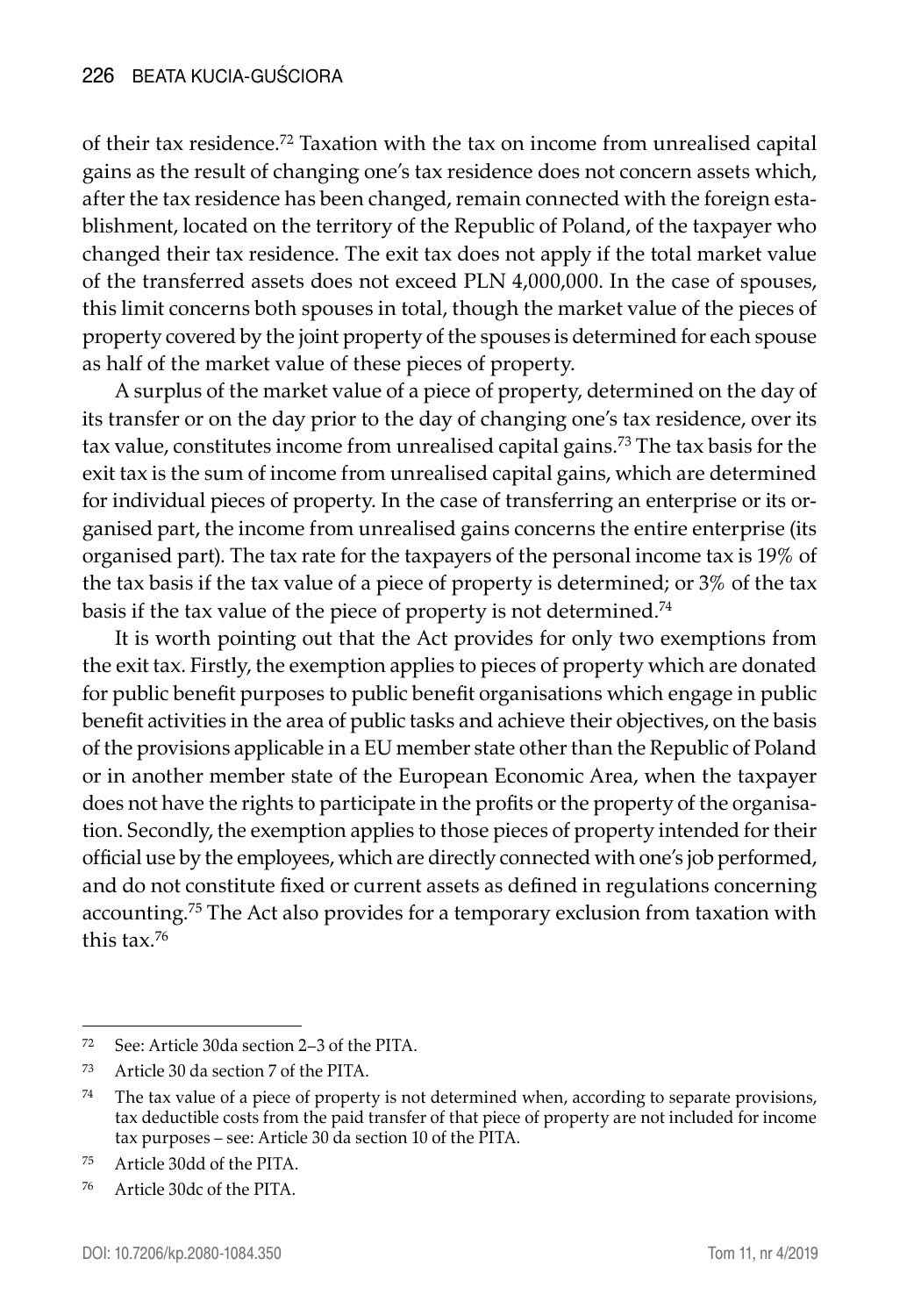The taxpayers of the tax on unrealised gains are obligated to submit a declaration up to the 7th day of the month following the month in which the total market value of the transferred pieces of property exceeded PLN 4,000,000, and to pay the due tax by the same day. If after the month in which the total market value of the transferred pieces of property exceeded PLN 4,000,000, next pieces of property are transferred, the taxpayers are obligated to submit a declaration up to the 7th day of the month following the month in which those pieces are transferred, and to pay the due tax by the same day. It is worth mentioning that the taxpayers may apply for the possibility of paying the tax in instalments, for its refund, when the statutory conditions are met.<sup>77</sup> In literature, the negative effects of the exit tax are emphasised, not only in the context of new tax burdens, but also of international double taxation.<sup>78</sup>

The second group of legal regulations related to tax residence should include the concept of taxing controlled foreign corporations (CFC), which was introduced in 2015.<sup>79</sup> This regards taxation, to the extent in which the income of these units is subject to more beneficial in other states, primarily in tax havens.<sup>80</sup> This solution is to counteract the transfer by taxpayers who are Polish tax residents of their income from specified sources from Poland to dependent units registered in more beneficial tax systems.<sup>81</sup> The taxation of the income of controlled foreign corporations is based on the concept of levying a tax on the income of those companies  $82$  on their shareholders who are Polish tax residents (tax rate 19%<sup>83</sup>) in Poland. The Act determines the specific conditions of the application of the discussed regulations.<sup>84</sup> In order to eliminate the effect of the double taxation foreign units controlled by the Polish taxpayers, the mechanism of deducting the tax paid by that unit in the state of its residence from the tax due in Poland for the income of the foreign corpo-

<sup>77</sup> Article 30de, 30df of the PITA.

<sup>78</sup> A. Nowak-Piechota, *Podatek od wyjścia...*, p. 147 ff.

<sup>&</sup>lt;sup>79</sup> The Act introduces the term of a controlled foreign corporation (abbreviated as CFC), see: Article 30f of the PITA.

<sup>80</sup> Article 30f section 3 point 3 of the PITA.

 $81$  In the case law of the Polish judiciary, in this context, the possession of units of investment funds, having shares or assets of entities which meet the criteria of being deemed as a controlled foreign corporation, was considered. See: Judgement of the VAC in Bydgoszcz of 14 October 2015, ref. No. I SA/Bd 622/15; judgement of the VAC in Warsaw of 22 September 2016, ref. No. III SA/Wa 1965/15, CBOSA.

<sup>82</sup> The method of determining the income results from Article 30f section 5–8 of the PITA.

<sup>83</sup> Article 30 f section 1 of the PITA.

<sup>84</sup> Article 30f section 12 of the PITA.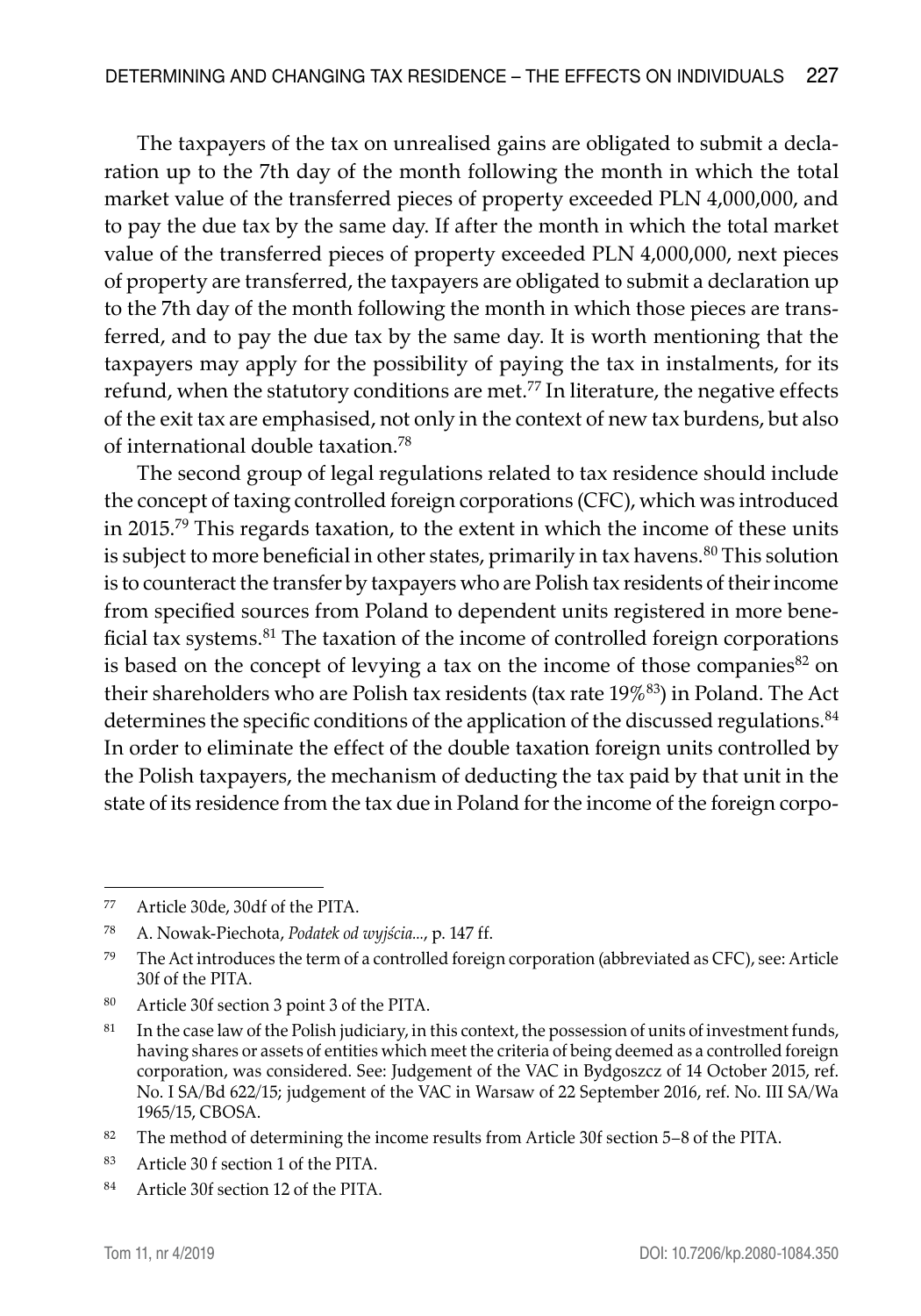ration applies.<sup>85</sup> As a result, the size of the tax burden corresponds to the difference between the Polish income tax and the income tax paid by the controlled foreign corporation in the state of its residence. The application of provisions regarding CFC raises doubts both against the background of the application of double taxation conventions, $86$  as well as the EU law, $87$  however, one should consider the indicated tax construct, while planning cross-border actions.

Finally, the third very important issue associated with the tax residence is the impact of the provisions of the Multilateral Convention to Implement Tax Treaty Related Measures to Prevent Base Erosion and Profit Shifting, drawn up in Paris on 24 November 201688 on the taxation of cross-border income. This paper does not allow for a broad reference to this act, $89$  however, some essential aspects are worth mentioning.

Firstly, it should be pointed out that an innovative mechanism was used in the MLI Convention, which allows for making simultaneous changes to many double taxation conventions. This modification occurs under the law, not under amendments made to independent bilateral treaties. Therefore, making an assessment of the impact of the MLI on the status of a resident or non-resident, one should interpret the applicable double taxation conventions simultaneously with the provisions of the MLI Convention. This is a serious difficulty for the already complicated process of interpreting law because in a specific factual state, it will be necessary to make parallel references to two international conventions – both the bilateral one and the multilateral one.

Secondly, the impact of the MLI Convention on Polish conventions depends not only on the content of the MLI itself, but also on the position of Poland and other states-signatories and possible further modifications, as well as on the schedule of

<sup>85</sup> Article 30f section 13 of the PITA.

<sup>86</sup> F. Majdowski, *Stosowanie regulacji CFC w kontekście umów o unikaniu podwójnego opodatkowania – ocena stanowiska OECD*, "Monitor Podatkowy" 2016, 9, p. 11 ff.; idem, *Stosowanie regulacji CFC w kontekście umów o unikaniu podwójnego opodatkowania – stanowisko judykatury w wybranych państwach*, *cz. 2*, "Monitor Podatkowy" 2017, 3, p. 14 ff.

<sup>87</sup> Idem, *Czy stosowanie regulacji CFC stoi w sprzeczności z postanowieniami Dyrektywy o spółkach matkach i spółkach córkach?*, "Monitor Podatkowy" 2018, 6, p. 11 ff.

<sup>88</sup> Multilateral Convention to Implement Tax Treaty Related Measures to Prevent Base Erosion and Profit Shifting, drawn up in Paris on 24 November 2016 (Journal of Laws of 2018 item 1369), hereinafter referred to as: the MLI Convention.

<sup>89</sup> For more information, see: D. Kleist, *The Multilateral Convention to Implement Tax Treaty Related Measures to Prevent BEPS—Some Thoughts on Complexity and Uncertainty*, "Nordic Tax Journal" 2018, 1, pp. 31–48; B. Bacia, P. Toporowski, *Instrument wielostronny MLI – nowa era w międzynarodowym prawie podatkowym*, "Przegląd Prawno-Ekonomiczny" 2018, 1, p. 156 ff.; A. Franczak, *Konwencja Wielostronna (MLI) – podatkowa ewolucja czy rewolucja?*, "Studia Iuridica Lublinensia" 2018, 2, http:// journals.umcs.pl/sil/article/view/6629/pdf\_1 (access: 24.07.2019).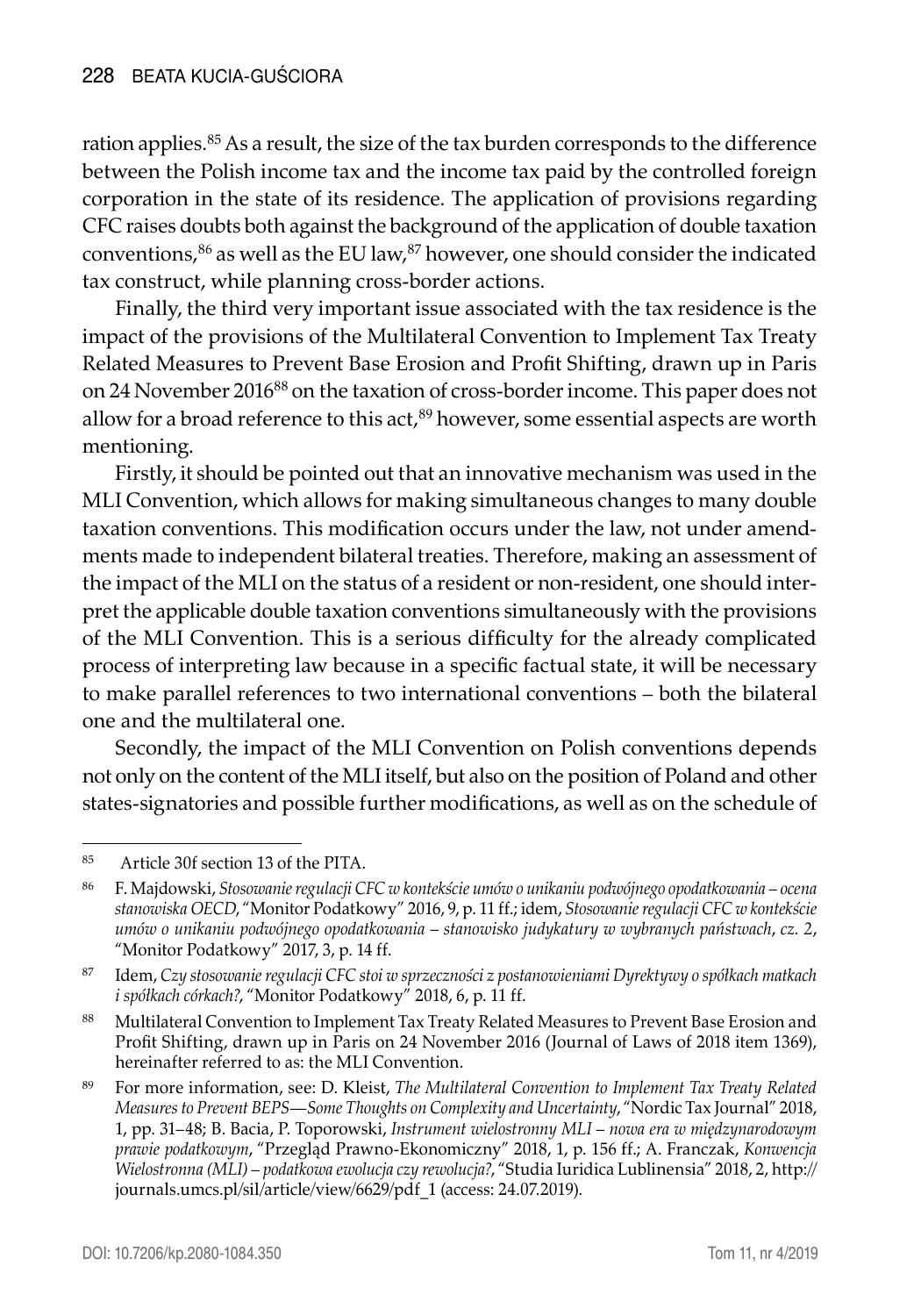ratification processes in individual states. The final shape of the impact of the MLI Convention on tax conventions is dependent on the stance developed by each of the signatories. The main feature of the MLI Convention that is flexibility was achieved thanks to the possibility of applying a diversified system of shaping versions by submitting claims, notifications, a choice of alternative or facultative options, or declarations by the states.

From the perspective of this paper, one should point out the far-reaching effects of the MLI Convention, particularly for the residents. One should consider the replacement of the exclusion-with-progression method by the imputation (tax credit) method – a process which is to occur in selected bilateral conventions – to be one of the most essential changes brought by the Multilateral Convention to tax conventions.<sup>90</sup> The motive for the reversal of the tendency to use the exclusion--with-progression method, which was quite common in the Polish conventions, was the diagnosed practice of abusing the conventions which even led to the double non-taxation of income, in connection with using tax exemptions in the source state under local provisions. It should be indicated that changing the method of double taxation avoidance will in effect lead to abandoning the construct of the tax exemption applied as part of the exclusion method, in favour of covering worldwide income with the tax obligation in the residence state, with the taxpayer retaining their right to deduct the tax paid in the source state. Of all three options, permitted by the MLI, which limit or exclude the application of the exclusion-with- -progression method, Poland chose the C option, that is, a total replacement of the exclusion method by the imputation method. Poland claimed such an intention for 77 of 78 conventions notified by Poland for covering by the Convention. In spite of the notification of 77 conventions, the C option will only apply to 19 of them, $91$ which results not only from not signing the Convention by the parties of some submitted agreements or not notifying agreements with Poland by them, but also from the clause of the non-application of Article 5 to the notified agreements at all, which was quite frequently chosen by the parties of the MLI Convention, or the clause of the inefficiency of choosing the C option.

The basic effect which one should reckon with after the change of the methods is the obligation of revealing and settling foreign income in the residence state, regardless of whether the taxpayer earned local income. Therefore, the method of

<sup>90</sup> Article 5 of the MLI Convention.

<sup>&</sup>lt;sup>91</sup> Due to the practical dimension of the discussed changes, the agreements in which the replacement of the double taxation avoidance method will occur are worth mentioning here. They concern the following states-parties: Austria, Belgium, China, Finland, Greece, Spain, Ireland, Israel, Japan, Lithuania, Mexico, Norway, New Zealand, Portugal, Romania, Slovakia, Slovenia, Great Britain, Italy.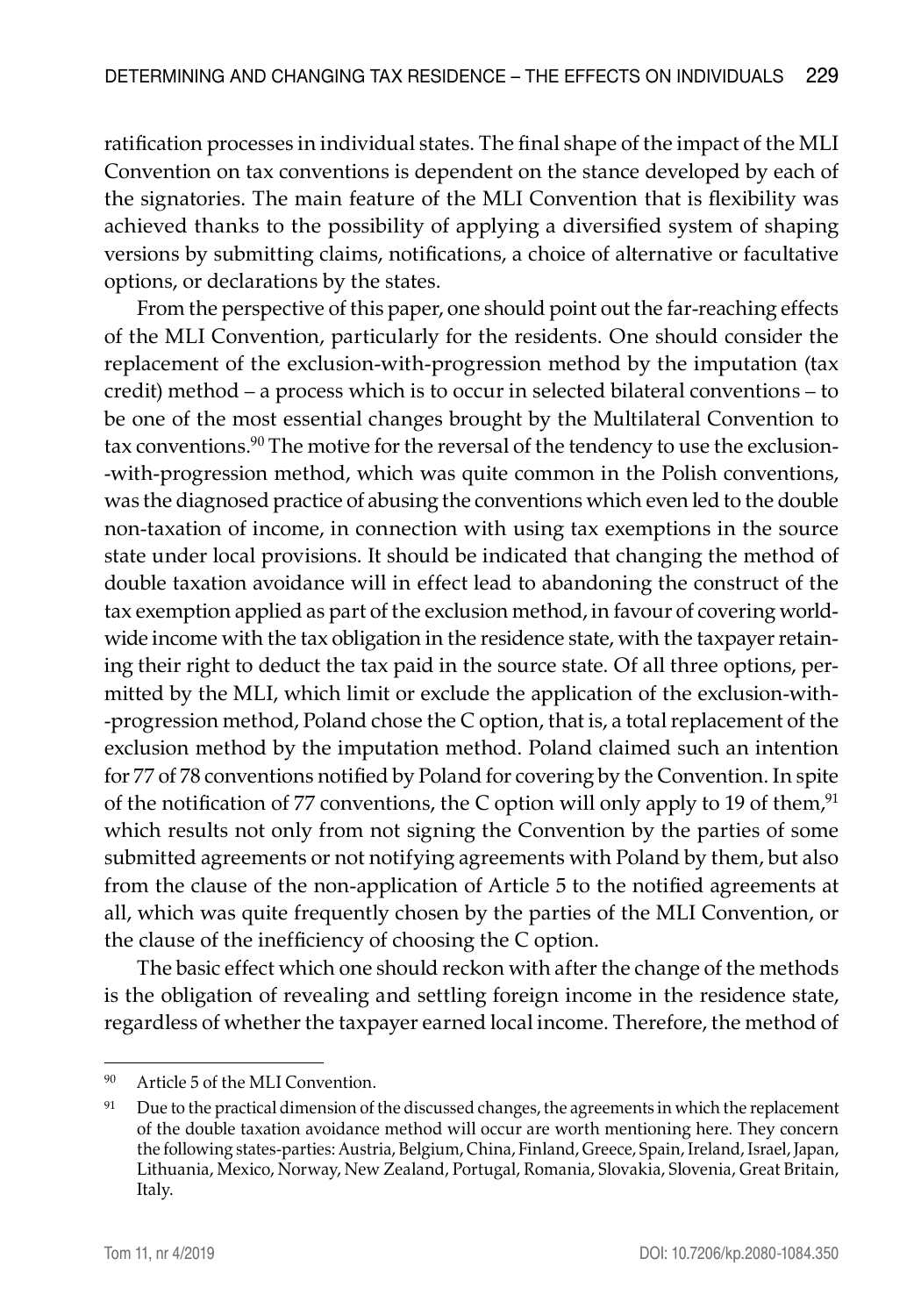proportional imputation provides a much fuller control for the tax authorities over the residents' income earned abroad. However, as for the taxpayers, this is not only less beneficial financially, but it is also significantly more complicated technically. Moreover, from the practical point of view, questions are raised about the relationships between changing the method of double taxation avoidance and the acceptability of applying internal provisions, e.g. of the abolition relief.<sup>92</sup> It is particularly since the structure of the credit does not cover all types of income, and only the categories of the sources of foreign income, which are named *expressis verbis*. It is also emphasised that apart from a possible increase of tax burdens, the change of the method of double taxation avoidance may translate into an increase of administrative burdens, as well as provoke the taxpayers into changing their tax domicile.

# **Concluding Remarks**

The issue of determining and changing the tax residence, which was outlined above, is essential theoretically, as well as practically. The main objective which should be adopted is the fact that the tax residence is dynamic in nature, which means that it is not a permanent and fixed factor. It may be subject to changes, as the result of an intentional or unintentional action of taxpayers which produces specified legal-tax effects. Thus, it seems justified to claim that the tax residence cannot be deemed as a factor which is assumed a priori, on the contrary – it requires an individual analysis of the life and economic situation of a taxpayer.

It should be noted that determining the tax residence involves essential tax effects, as the taxpayer is subject to taxation in an unlimited way, regardless of the place of earning the income. This is expressed in both the possibility of using tax preferences, and the necessity of fulfilling a range of instrumental obligations regarding tax settlements. It should be emphasised, however, that it is not always that the change of one's tax residence causes the loss of or limitations in the application of tax privileges or extending tax obligations. This is, however, an essential premise in determining the taxpayers' rights. Therefore, it cannot be omitted or underestimated, and its correct interpretation seems to be of key importance in the light of the constantly changing provisions of the tax law.

It seems justified to claim that changing one's tax residence may produce usual and specific results. The latter result from the evolution of the provisions of the tax law in recent years and are targeted at tightening the tax system. It may thus be claimed that complete freedom and migration dynamism finds its far-reaching

<sup>92</sup> Article 27 g of the PITA.